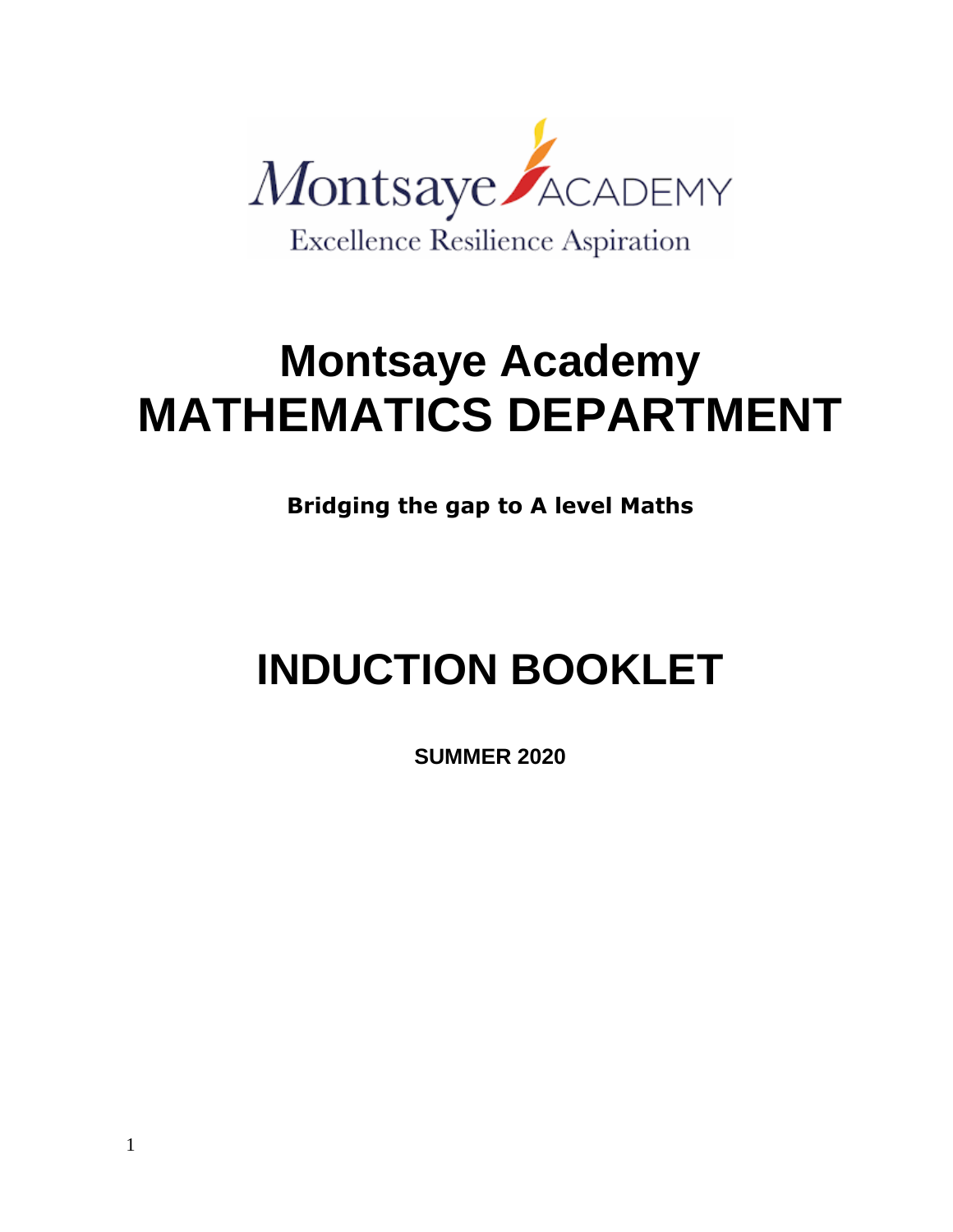| <b>CONTENTS</b> |                                   |      |    |
|-----------------|-----------------------------------|------|----|
| Chapter 1       | Removing brackets                 | page | 3  |
| Chapter 2       | Linear equations                  |      |    |
| Chapter 3       | Simultaneous equations            |      | 9  |
| Chapter 4       | Factors                           |      | 11 |
| Chapter 5       | Change the subject of the formula |      | 14 |
| Chapter 6       | Solving quadratic equations       |      | 17 |
| Chapter 7       | Indices                           |      | 19 |
| Chapter 8       | Surds                             |      | 22 |
| Chapter 9       | Straight line graphs              |      | 24 |
|                 | Solutions to the exercises        |      | 28 |

**Work through this booklet to prepare yourself to start on your A' level Mathematics course. The first year of the A' level course is identical across all syllabi. Final answers are at the end for you to check your work, although do remember the working out is the most important part of your Mathematics.**

Additional online materials to prepare you for taking A level mathematics can be found here: <http://www.cimt.org.uk/projects/mepres/step-up/index.htm>

The following book is highly recommended to purchase and complete, as an alternative to this booklet, over the summer holiday in preparation for AS level in year 12: *AS-Level Maths Head Start* Published by CGP Workbooks ISBN: 978 1 84146 993 5 Cost: £4.95 Available to order online: [www.cgpbooks.co.uk](http://www.cgpbooks.co.uk/) put the code MBR71 in the search box

If in doubt, you tube contains many good videos explaining mathematical principles.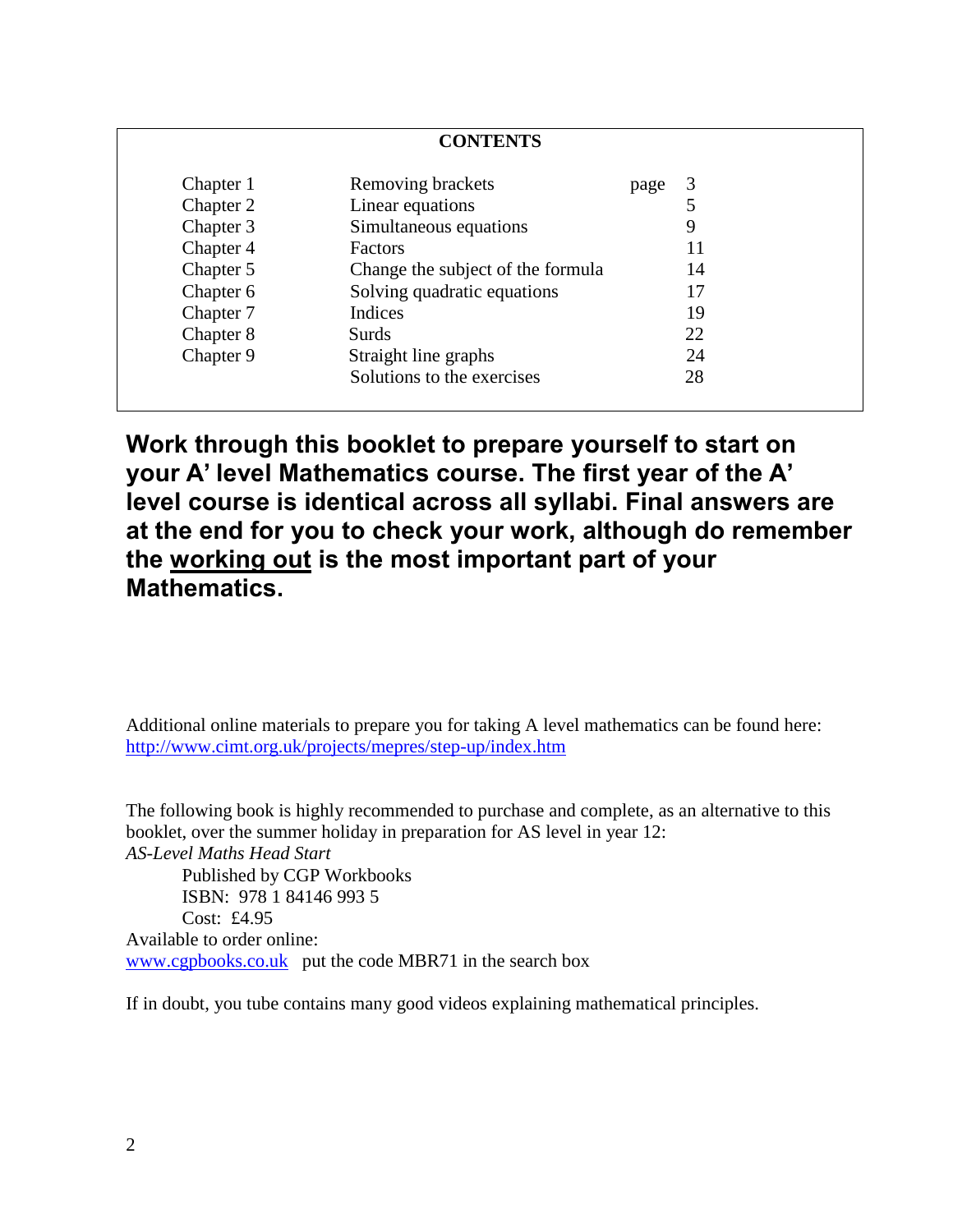# **Chapter 1: REMOVING BRACKETS**

To remove a single bracket, we multiply every term in the bracket by the number or the expression on the outside:

#### **Examples**

1) 
$$
\overbrace{3(x + 2y)}^{3(x + 2y)} = 3x + 6y
$$
  
2)  $\overbrace{-2(2x - 3)}^{2(x + 2y)} = (-2)(2x) + (-2)(-3)$ 

 $= -4x + 6$ 

To expand two brackets, we must multiply everything in the first bracket by everything in the second bracket. We can do this in a variety of ways, including

\* the smiley face method

 $\mathbf{r}$ 

- \* FOIL (Fronts Outers Inners Lasts)
- \* using a grid.

#### **Examples**:

$$
(x+1)(x+2) = x(x+2) + 1(x+2)
$$

or

$$
(x+1)(x+2) = x^2 + 2 + 2x + x
$$
  
= x<sup>2</sup> + 3x + 2

or

| x   | x     | 1   |
|-----|-------|-----|
| $x$ | $x^2$ | $x$ |
| 2   | $2x$  | 2   |

\n(x + 1)(x + 2)

\n $= x^2 + 2x + x + 2$ 

\n $= x^2 + 3x + 2$ 

$$
\begin{aligned} (x-2)(2x+3) &= x(2x+3) - 2(2x+3) \\ &= 2x^2 + 3x - 4x - 6 \\ &= 2x^2 - x - 6 \end{aligned}
$$

or 
$$
(x-2)(2x+3) = 2x^2 - 6 + 3x - 4x = 2x^2 - x - 6
$$

or

|  |                         | $-2$ | $(2x+3)(x-2) = 2x^2 + 3x - 4x - 6$ |
|--|-------------------------|------|------------------------------------|
|  | $2x \mid 2x^2 \mid -4x$ |      | $= 2x^2 - x - 6$                   |
|  | 3x                      |      |                                    |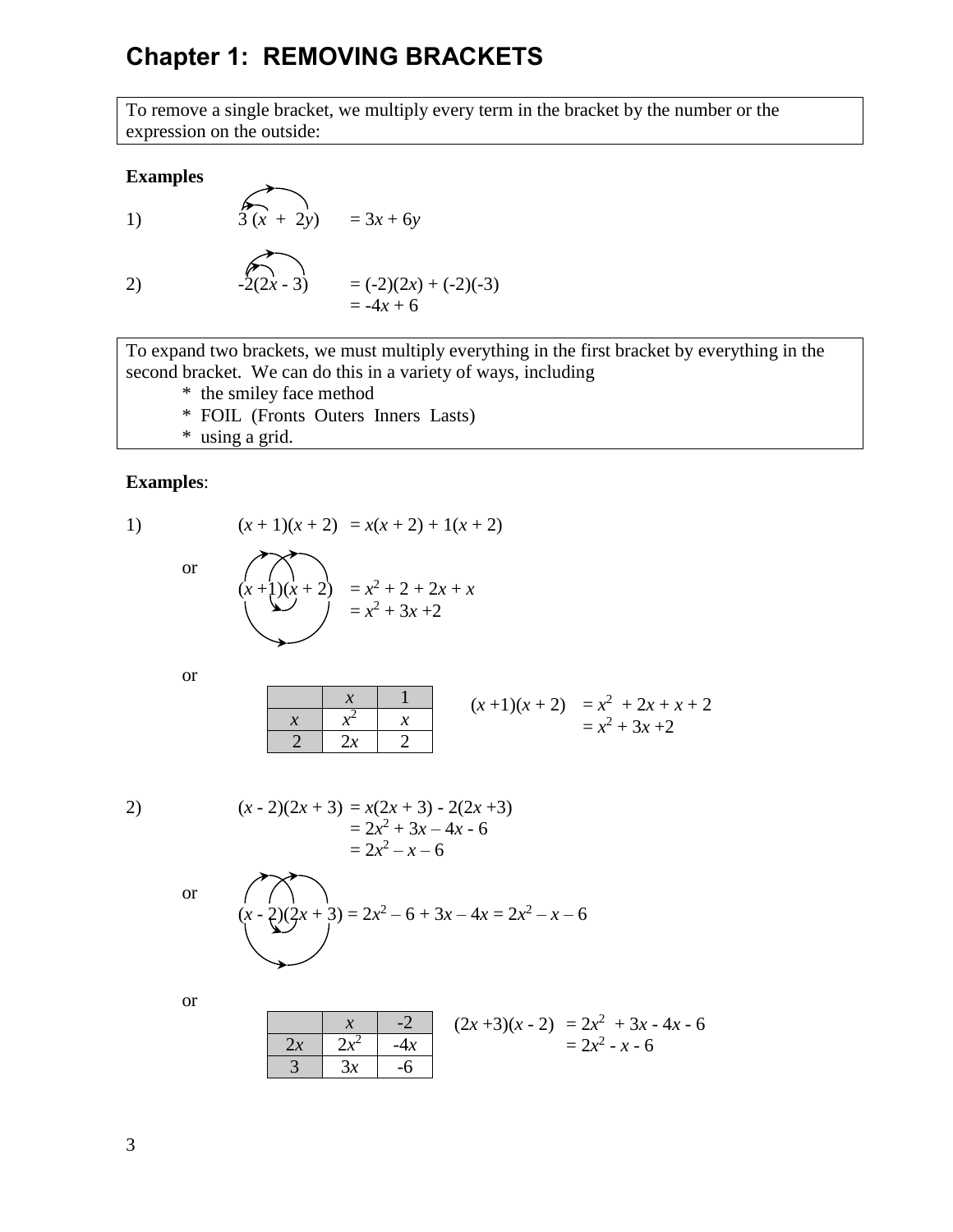**EXERCISE A** Multiply out the following brackets and simplify.

- 1.  $7(4x+5)$
- 2.  $-3(5x-7)$
- 3.  $5a-4(3a-1)$
- 4.  $4y + y(2 + 3y)$
- 5.  $-3x (x + 4)$
- 6.  $5(2x-1) (3x-4)$
- 7.  $(x+2)(x+3)$
- 8.  $(t 5)(t 2)$
- 9.  $(2x+3y)(3x-4y)$
- 10.  $4(x 2)(x + 3)$
- 11.  $(2y 1)(2y + 1)$
- 12.  $(3 + 5x)(4 x)$

# **Two Special Cases**

| <b>Perfect Square:</b>                         | <b>Difference of two squares:</b> |
|------------------------------------------------|-----------------------------------|
| $(x + a)^2 = (x + a)(x + a) = x^2 + 2ax + a^2$ | $(x - a)(x + a) = x^2 - a^2$      |
| $(2x-3)^2 = (2x-3)(2x-3) = 4x^2 - 12x + 9$     | $(x-3)(x+3) = x^2-3^2$            |
|                                                | $= x^2 - 9$                       |

|    | <b>EXERCISE B</b> | Multiply out |
|----|-------------------|--------------|
| 1. | $(x - 1)^2$       |              |
| 2. | $(3x+5)^2$        |              |
| 3. | $(7x-2)^2$        |              |
| 4. | $(x+2)(x-2)$      |              |
| 5. | $(3x+1)(3x-1)$    |              |

6.  $(5y-3)(5y+3)$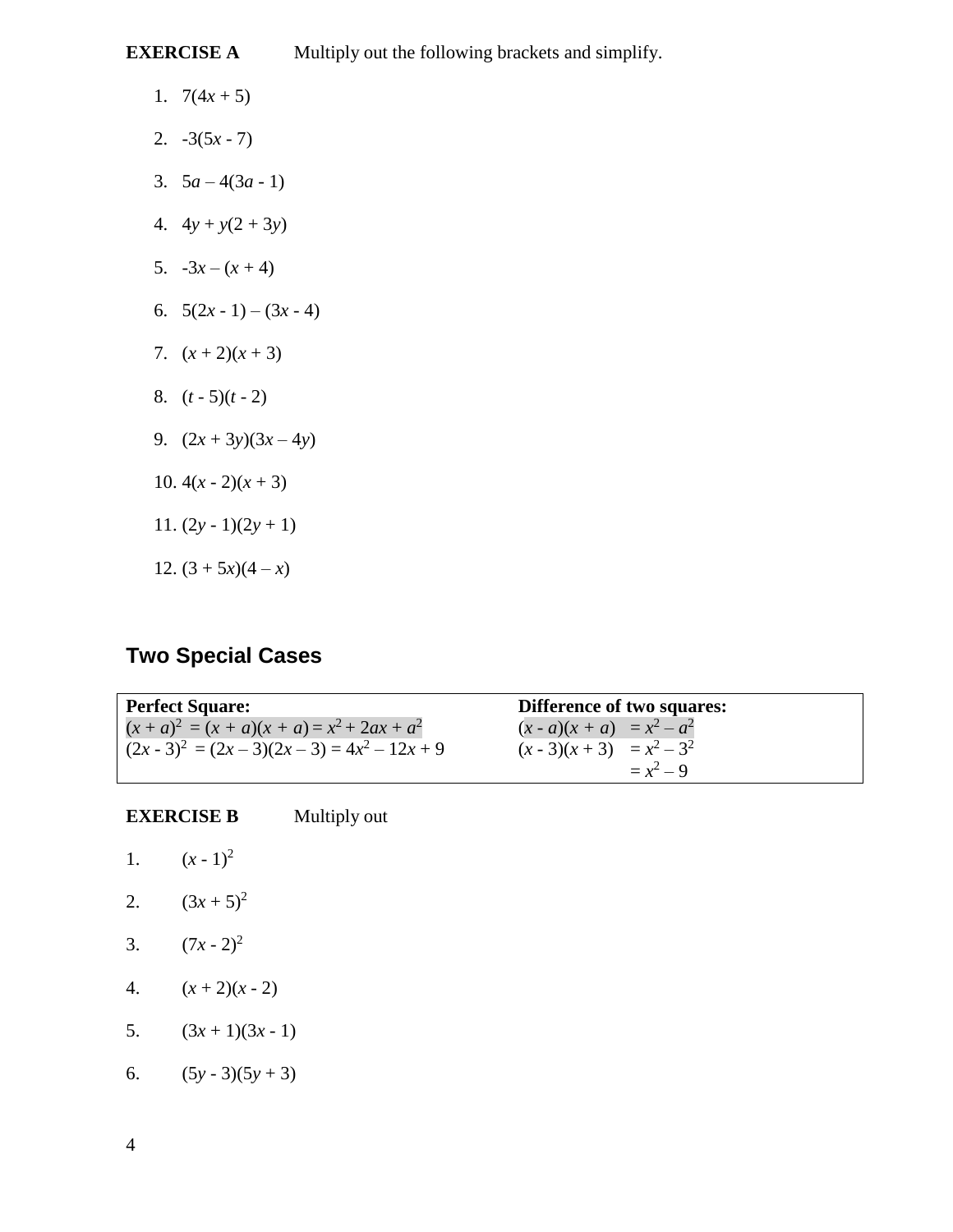# **Chapter 2: LINEAR EQUATIONS**

When solving an equation, you must remember that whatever you do to one side must also be done to the other. You are therefore allowed to

- add the same amount to both side
- subtract the same amount from each side
- multiply the whole of each side by the same amount
- divide the whole of each side by the same amount.

If the equation has unknowns on both sides, you should collect all the letters onto the same side of the equation.

If the equation contains brackets, you should start by expanding the brackets.

A linear equation is an equation that contains numbers and terms in *x*. A linear equation does not contain any  $x^2$  or  $x^3$  terms.

**Example 1**: Solve the equation  $64 - 3x = 25$ **Solution**: There are various ways to solve this equation. One approach is as follows: Step 1: Add 3*x* to both sides (so that the *x* term is positive): 64 =  $3x + 25$ Step 2: Subtract 25 from both sides:  $39 = 3x$ Step 3: Divide both sides by 3:  $13 = x$ 

So the solution is  $x = 13$ .

| <b>Example 2:</b> Solve the equation $6x + 7 = 5 - 2x$ .                                                                       |                    |  |
|--------------------------------------------------------------------------------------------------------------------------------|--------------------|--|
| <b>Solution:</b><br>Step 1: Begin by adding $2x$ to both sides<br>(to ensure that the $x$ terms are together on the same side) | $8x + 7 = 5$       |  |
| Step 2: Subtract 7 from each side:                                                                                             | $8x = -2$          |  |
| Step 3: Divide each side by 8:                                                                                                 | $x = -\frac{1}{4}$ |  |

**Exercise A:** Solve the following equations, showing each step in your working:

1)  $2x + 5 = 19$  2)  $5x - 2 = 13$  3)  $11 - 4x = 5$ 

4)  $5-7x = -9$  5)  $11 + 3x = 8-2x$  6)  $7x + 2 = 4x - 5$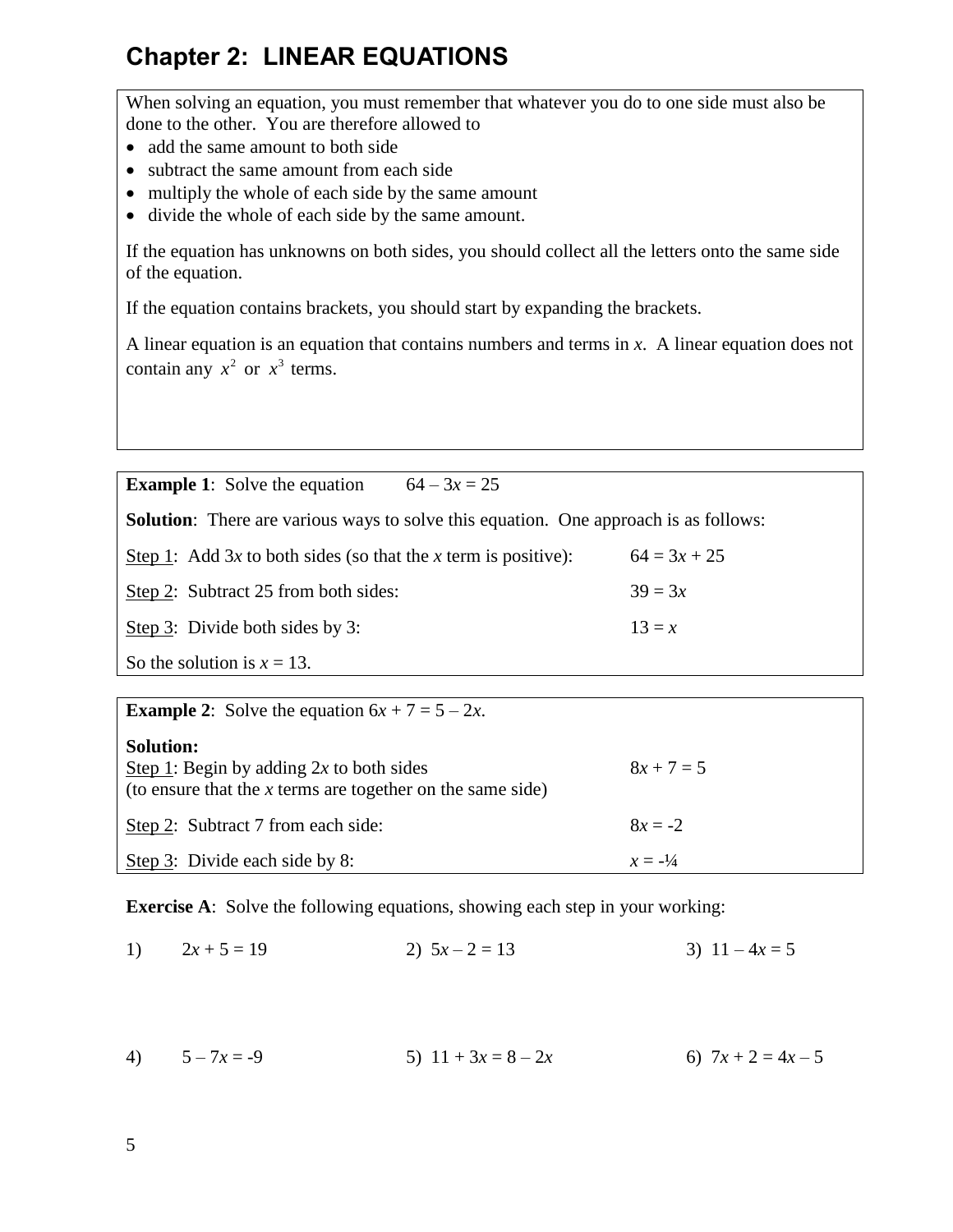| <b>Example 3:</b> Solve the equation                                      | $2(3x-2) = 20 - 3(x + 2)$ |  |
|---------------------------------------------------------------------------|---------------------------|--|
| Step 1: Multiply out the brackets:<br>(taking care of the negative signs) | $6x-4=20-3x-6$            |  |
| Step 2: Simplify the right hand side:                                     | $6x-4=14-3x$              |  |
| Step 3: Add 3x to each side:                                              | $9x - 4 = 14$             |  |
| Step 4: Add 4:                                                            | $9x = 18$                 |  |
| Step 5: Divide by 9:                                                      | $x=2$                     |  |

**Exercise B:** Solve the following equations.

1) 
$$
5(2x-4) = 4
$$
 2)  $4(2-x) = 3(x-9)$ 

3) 
$$
8 - (x + 3) = 4
$$
 4)  $14 - 3(2x + 3) = 2$ 

#### **EQUATIONS CONTAINING FRACTIONS**

When an equation contains a fraction, the first step is usually to multiply through by the denominator of the fraction. This ensures that there are no fractions in the equation.

**Example 4:** Solve the equation  $\frac{y}{2} + 5 = 11$ 2  $\frac{y}{2} + 5 =$ **Solution**: Step 1: Multiply through by 2 (the denominator in the fraction):  $y + 10 = 22$ Step 2: Subtract 10:  $y = 12$ **Example 5**: Solve the equation  $\frac{1}{2}(2x+1) = 5$ 3  $x+1) = 3$ **Solution**: Step 1: Multiply by 3 (to remove the fraction)  $2x + 1 = 15$ Step 2: Subtract 1 from each side  $2x = 14$ Step 3: Divide by 2  $x = 7$ 

When an equation contains two fractions, you need to multiply by the lowest common denominator.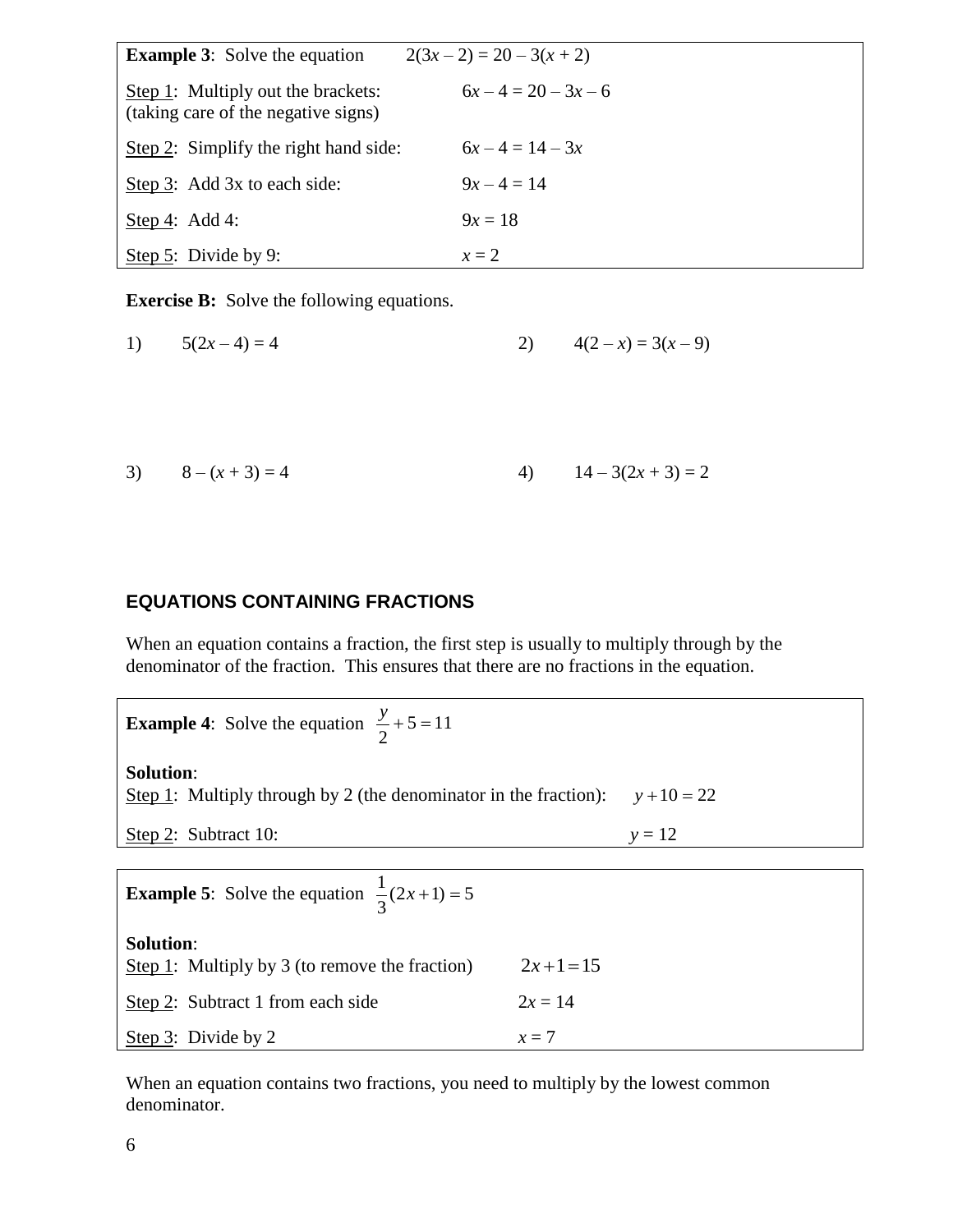This will then remove both fractions.

**Example 6:** Solve the equation  $\frac{x+1}{1} + \frac{x+2}{1} = 2$ 4 5  $\frac{x+1}{1} + \frac{x+2}{5} = 2$ **Solution**: Step 1: Find the lowest common denominator: The smallest number that both 4 and 5 divide into is 20. Step 2: Multiply both sides by the lowest common denominator  $\frac{20(x+1)}{1} + \frac{20(x+2)}{5} = 40$  $\frac{x+1}{4} + \frac{26(x)}{5}$  $\frac{x+1}{4} + \frac{20(x+2)}{5} = 40$ Step 3: Simplify the left hand side: 20  $\int_{0}^{5}$ 4  $\frac{x+1)}{x} + \frac{20}{x}$  $\int_{0}^{4}$  (x + 2)  $\not\!\!\!5$  $\frac{x+2}{1}$  = 40  $5(x + 1) + 4(x + 2) = 40$ Step 4: Multiply out the brackets:  $5x + 5 + 4x + 8 = 40$ Step 5: Simplify the equation:  $9x + 13 = 40$ Step 6: Subtract 13  $9x = 27$ Step 7: Divide by 9:  $x = 3$ 

| <b>Example 7:</b> Solve the equation $x + \frac{x-2}{4} = 2 - \frac{3-5x}{6}$ |                                                                                                 |  |
|-------------------------------------------------------------------------------|-------------------------------------------------------------------------------------------------|--|
|                                                                               | <b>Solution:</b> The lowest number that 4 and 6 go into is 12. So we multiply every term by 12: |  |
|                                                                               | $12x + \frac{12(x-2)}{4} = 24 - \frac{12(3-5x)}{6}$                                             |  |
| Simplify                                                                      | $12x+3(x-2) = 24-2(3-5x)$                                                                       |  |
| <b>Expand brackets</b>                                                        | $12x+3x-6=24-6+10x$                                                                             |  |
| Simplify                                                                      | $15x-6=18+10x$                                                                                  |  |
| Subtract $10x$                                                                | $5x-6=18$                                                                                       |  |
| Add 6                                                                         | $5x = 24$                                                                                       |  |
| Divide by 5                                                                   | $x = 4.8$                                                                                       |  |

**Exercise C**: Solve these equations

1) 
$$
\frac{1}{2}(x+3) = 5
$$
 2)  $\frac{2x}{3} - 1 = \frac{x}{3} + 4$ 

3) 
$$
\frac{y}{4} + 3 = 5 - \frac{y}{3}
$$
 4)  $\frac{x-2}{7} = 2 + \frac{3-x}{14}$ 

7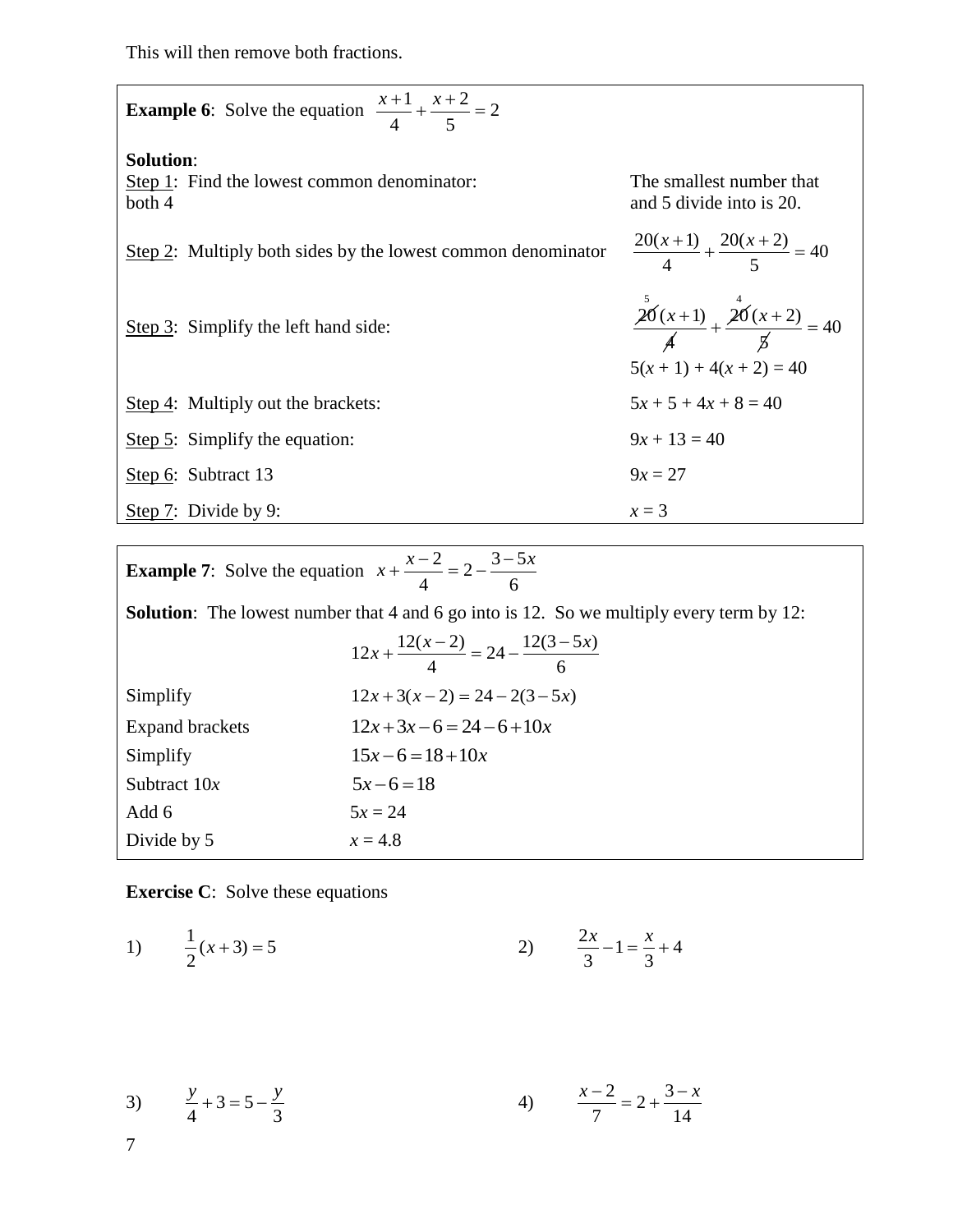**Exercise C (continued)**

5) 
$$
\frac{7x-1}{2} = 13 - x
$$
 6) 
$$
\frac{y-1}{2} + \frac{y+1}{3} = \frac{2y+5}{6}
$$

7) 
$$
2x + \frac{x-1}{2} = \frac{5x+3}{3}
$$
   
8)  $2 - \frac{5}{x} = \frac{10}{x} - 1$ 

## **FORMING EQUATIONS**

**Example 8**: Find three consecutive numbers so that their sum is 96. **Solution:** Let the first number be *n*, then the second is  $n + 1$  and the third is  $n + 2$ . Therefore  $n + (n + 1) + (n + 2) = 96$  $3n + 3 = 96$  $3n = 93$  $n = 31$ So the numbers are 31, 32 and 33.

#### **Exercise D:**

1) Find 3 consecutive even numbers so that their sum is 108.

2) The perimeter of a rectangle is 79 cm. One side is three times the length of the other. Form an equation and hence find the length of each side.

3) Two girls have 72 photographs of celebrities between them. One gives 11 to the other and finds that she now has half the number her friend has.

Form an equation, letting *n* be the number of photographs one girl had at the **beginning**. Hence find how many each has **now**.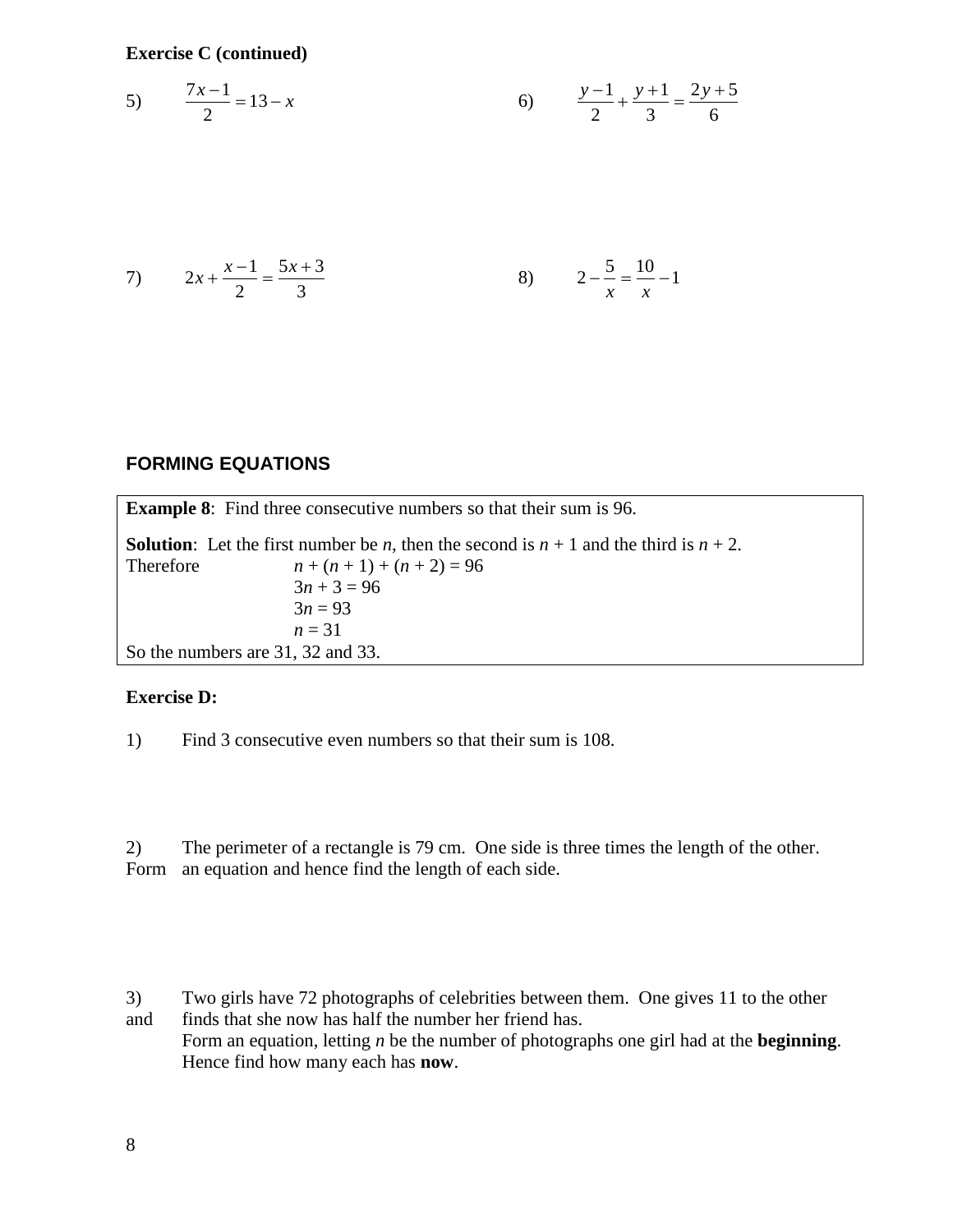# **Chapter 3: SIMULTANEOUS EQUATIONS**

An example of a pair of simultaneous equations is  $3x + 2y = 8$  ①  $5x + y = 11$  (2)

In these equations, *x* and *y* stand for two numbers. We can solve these equations in order to find the values of *x* and *y* by eliminating one of the letters from the equations.

In these equations it is simplest to eliminate *y*. We do this by making the coefficients of *y* the same in both equations. This can be achieved by multiplying equation  $\circledcirc$  by 2, so that both equations contain 2*y*:

> $3x + 2y = 8$  ①  $10x + 2y = 22$   $2 \times 2 = 3$

To eliminate the *y* terms, we subtract equation  $\circled{3}$  from equation  $\circled{0}$ . We get:  $7x = 14$ i.e.  $x = 2$ 

To find y, we substitute  $x = 2$  into one of the original equations. For example if we put it into  $\oslash$ :  $10 + y = 11$  $y = 1$ Therefore the solution is  $x = 2$ ,  $y = 1$ .

**Remember:** You can check your solutions by substituting both x and y into the original equations.

| <b>Example:</b> Solve | $2x + 5y = 16$ ① |  |
|-----------------------|------------------|--|
|                       | $3x-4y=1$ (2)    |  |

**Solution**: We begin by getting the same number of *x* or *y* appearing in both equation. We can get 20*y* in both equations if we multiply the top equation by 4 and the bottom equation by 5:

$$
8x + 20y = 64
$$
 ③  

$$
15x - 20y = 5
$$
 ④

As the SIGNS in front of 20*y* are DIFFERENT, we can eliminate the *y* terms from the equations by ADDING:

23x = 69 ③+④  
i.e. 
$$
x = 3
$$

Substituting this into equation  $\mathcal{D}$  gives:

 $6 + 5y = 16$  $5y = 10$ So...  $y = 2$ The solution is  $x = 3$ ,  $y = 2$ .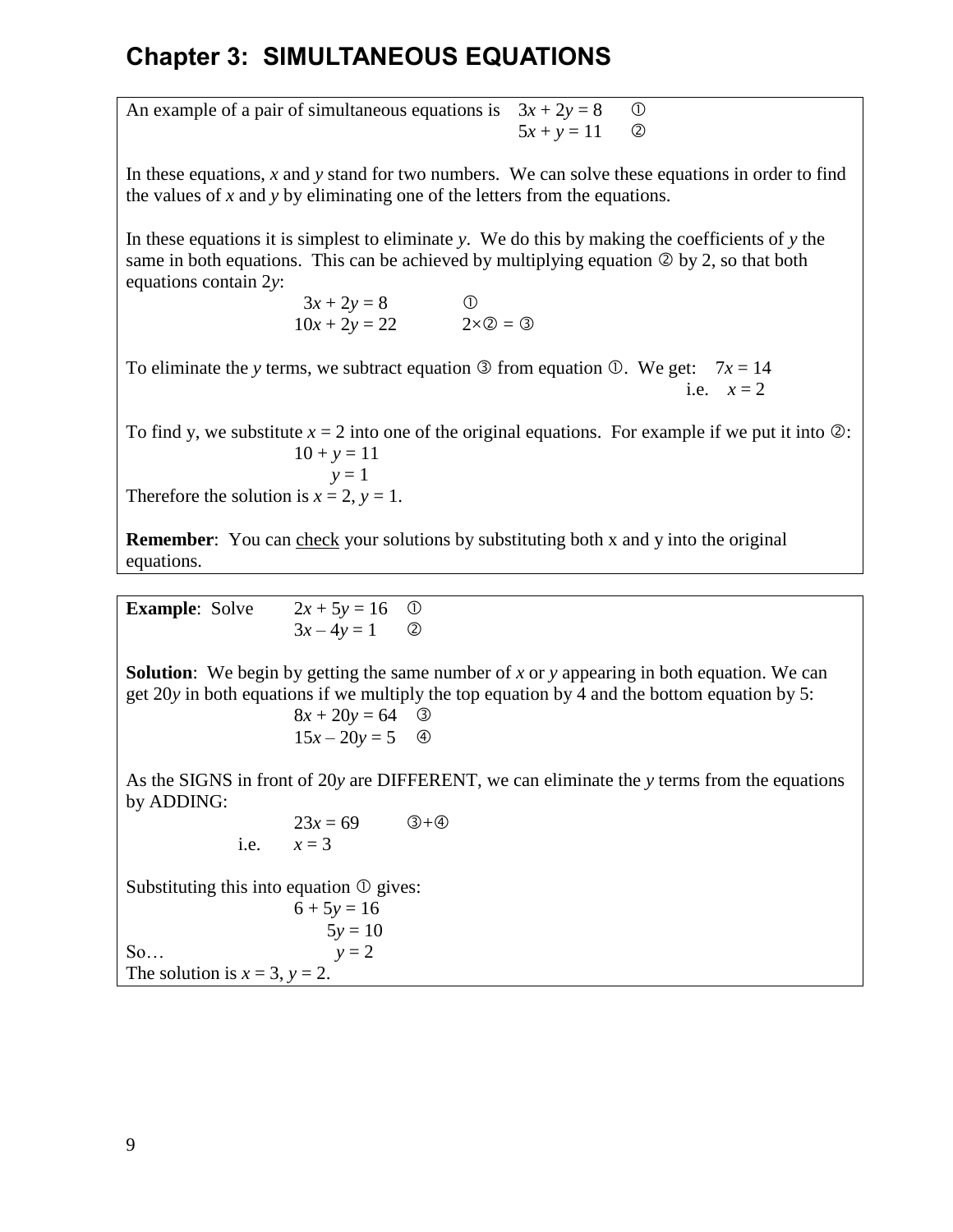# **Exercise**:

Solve the pairs of simultaneous equations in the following questions:

1) 
$$
x + 2y = 7
$$
  
  $3x + 2y = 9$   
2)  $x + 3y = 0$   
  $3x + 2y = -7$ 

3) 
$$
3x-2y = 4
$$
  
\n $2x + 3y = -6$   
\n4)  $9x-2y = 25$   
\n $4x-5y = 7$ 

5) 
$$
4a + 3b = 22
$$
  
\n $5a - 4b = 43$   
\n $2p + 5q = 14$   
\n $5a - 4b = 43$   
\n6)  $3p + 3q = 15$   
\n $2p + 5q = 14$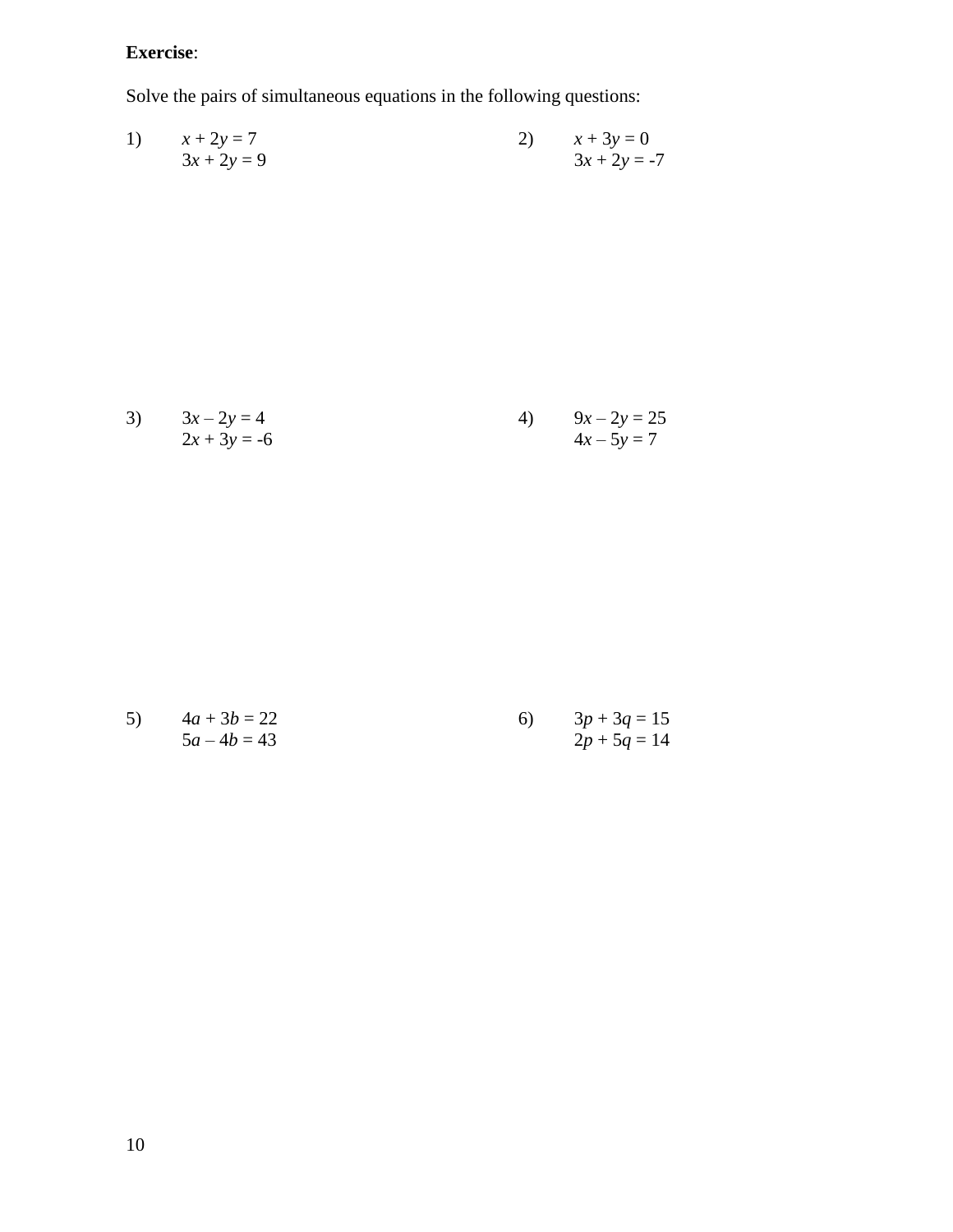# **Chapter 4: FACTORISING**

# **Common factors**

We can factorise some expressions by taking out a common factor.

|                  | <b>Example 1:</b> Factorise $12x - 30$                                                                                   |
|------------------|--------------------------------------------------------------------------------------------------------------------------|
| <b>Solution:</b> | 6 is a common factor to both 12 and 30. We can therefore factorise by taking 6<br>outside a bracket:<br>$12x-30=6(2x-5)$ |

|                  | <b>Example 2:</b> Factorise $6x^2 - 2xy$                                                                                                                 |
|------------------|----------------------------------------------------------------------------------------------------------------------------------------------------------|
| <b>Solution:</b> | 2 is a common factor to both 6 and 2. Both terms also contain an $x$ .<br>So we factorise by taking $2x$ outside a bracket.<br>$6x^2 - 2xy = 2x(3x - y)$ |

**Example 3**: Factorise  $9x^3y^2 - 18x^2y$ 

| <b>Solution:</b> | 9 is a common factor to both 9 and 18.                                |
|------------------|-----------------------------------------------------------------------|
|                  | The highest power of x that is present in both expressions is $x^2$ . |
|                  | There is also a y present in both parts.                              |
|                  | So we factorise by taking $9x^2y$ outside a bracket:                  |
|                  | $9x^3y^2 - 18x^2y = 9x^2y(xy - 2)$                                    |

|                  | <b>Example 4:</b> Factorise $3x(2x - 1) - 4(2x - 1)$                                                                                           |
|------------------|------------------------------------------------------------------------------------------------------------------------------------------------|
| <b>Solution:</b> | There is a common bracket as a factor.<br>So we factorise by taking $(2x - 1)$ out as a factor.<br>The expression factorises to $(2x-1)(3x-4)$ |

## **Exercise A**

Factorise each of the following

- 1)  $3x + xy$
- 2)  $4x^2 2xy$
- 3)  $pq^2 p^2q$
- 4)  $3pq 9q^2$
- 5)  $2x^3 6x^2$
- 6)  $8a^5b^2 12a^3b^4$
- 7)  $5y(y-1) + 3(y-1)$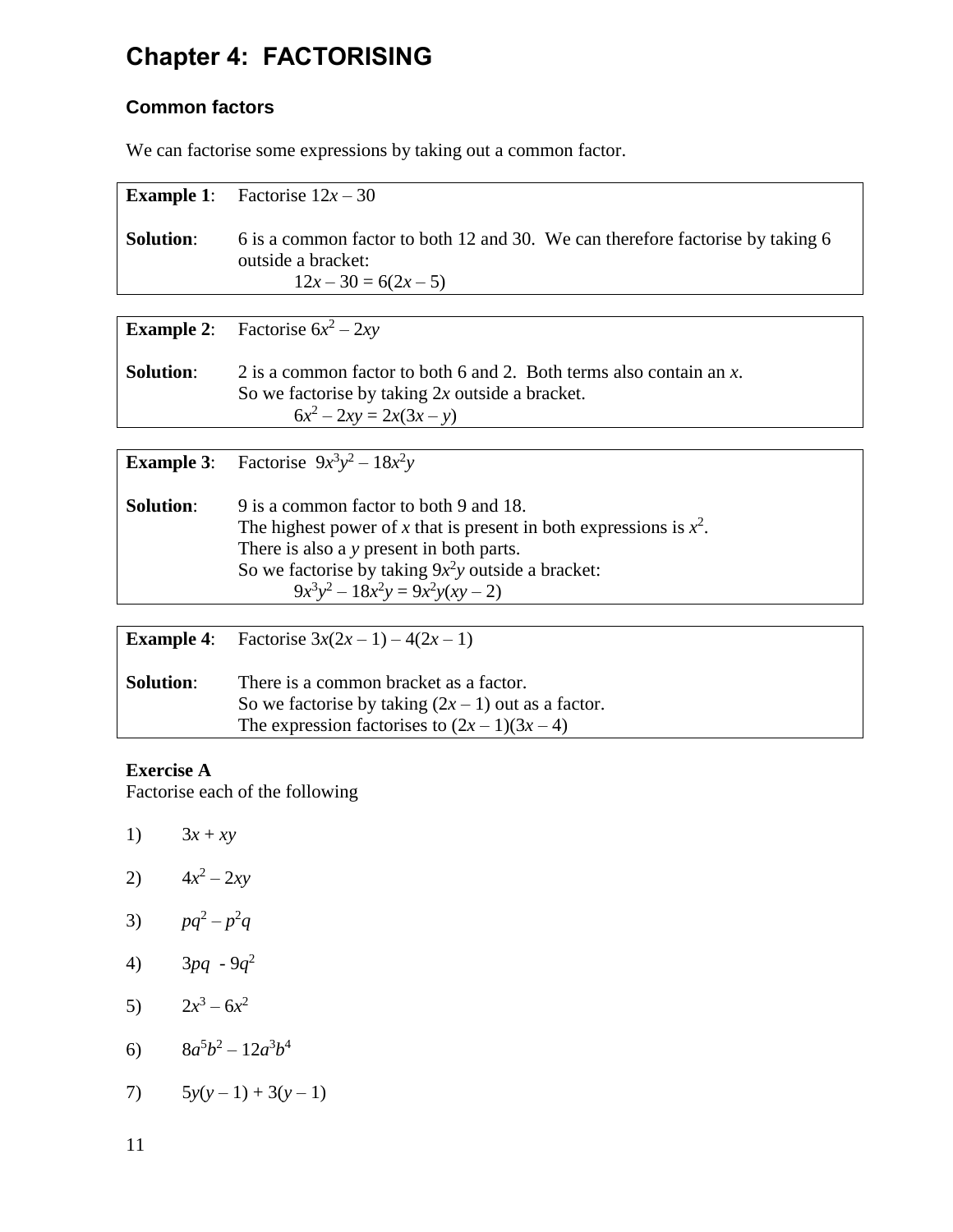## **Factorising quadratics**

**Simple quadratics: Factorising quadratics of the form**  $x^2 + bx + c$ The method is: Step 1: Form two brackets  $(x \dots)(x \dots)$ Step 2: Find two numbers that multiply to give *c* and add to make *b*. These two numbers get written at the other end of the brackets.

**Example 1**: Factorise  $x^2 - 9x - 10$ .

**Solution**: We need to find two numbers that multiply to make -10 and add to make -9. These numbers are -10 and 1. Therefore  $x^2 - 9x - 10 = (x - 10)(x + 1)$ .

**General quadratics: Factorising quadratics of the form**  $ax^2 + bx + c$ 

The method is:

Step 1: Find two numbers that multiply together to make *ac* and add to make *b*.

Step 2: Split up the *bx* term using the numbers found in step 1.

Step 3: Factorise the front and back pair of expressions as fully as possible.

Step 4: There should be a common bracket. Take this out as a common factor.

**Example 2:** Factorise  $6x^2 + x - 12$ .

**Solution**: We need to find two numbers that multiply to make  $6 \times -12 = -72$  and add to make 1. These two numbers are -8 and 9.

Therefore, 
$$
6x^2 + x - 12 = 6x^2 - 8x + 9x - 12
$$
  
=  $2x(3x - 4) + 3(3x - 4)$   
=  $(3x - 4)(2x + 3)$ 

(the two brackets must be identical)

**Difference of two squares: Factorising quadratics of the form**  $x^2 - a^2$ 

Remember that  $x^2 - a^2 = (x + a)(x - a)$ . Therefore:  $x^{2}-9=x^{2}-3^{2}=(x+3)(x-3)$  $16x^{2} - 25 = (2x)^{2} - 5^{2} = (2x + 5)(2x - 5)$ Also notice that:  $2x^{2} - 8 = 2(x^{2} - 4) = 2(x + 4)(x - 4)$ and  $3x^3 - 48xy^2 = 3x(x^2 - 16y^2) = 3x(x + 4y)(x - 4y)$ 

## **Factorising by pairing**

We can factorise expressions like  $2x^2 + xy - 2x - y$  using the method of factorising by pairing:  $2x^2 + xy - 2x - y = x(2x + y) - 1(2x + y)$  (factorise front and back pairs, ensuring both brackets are identical)  $=(2x + y)(x - 1)$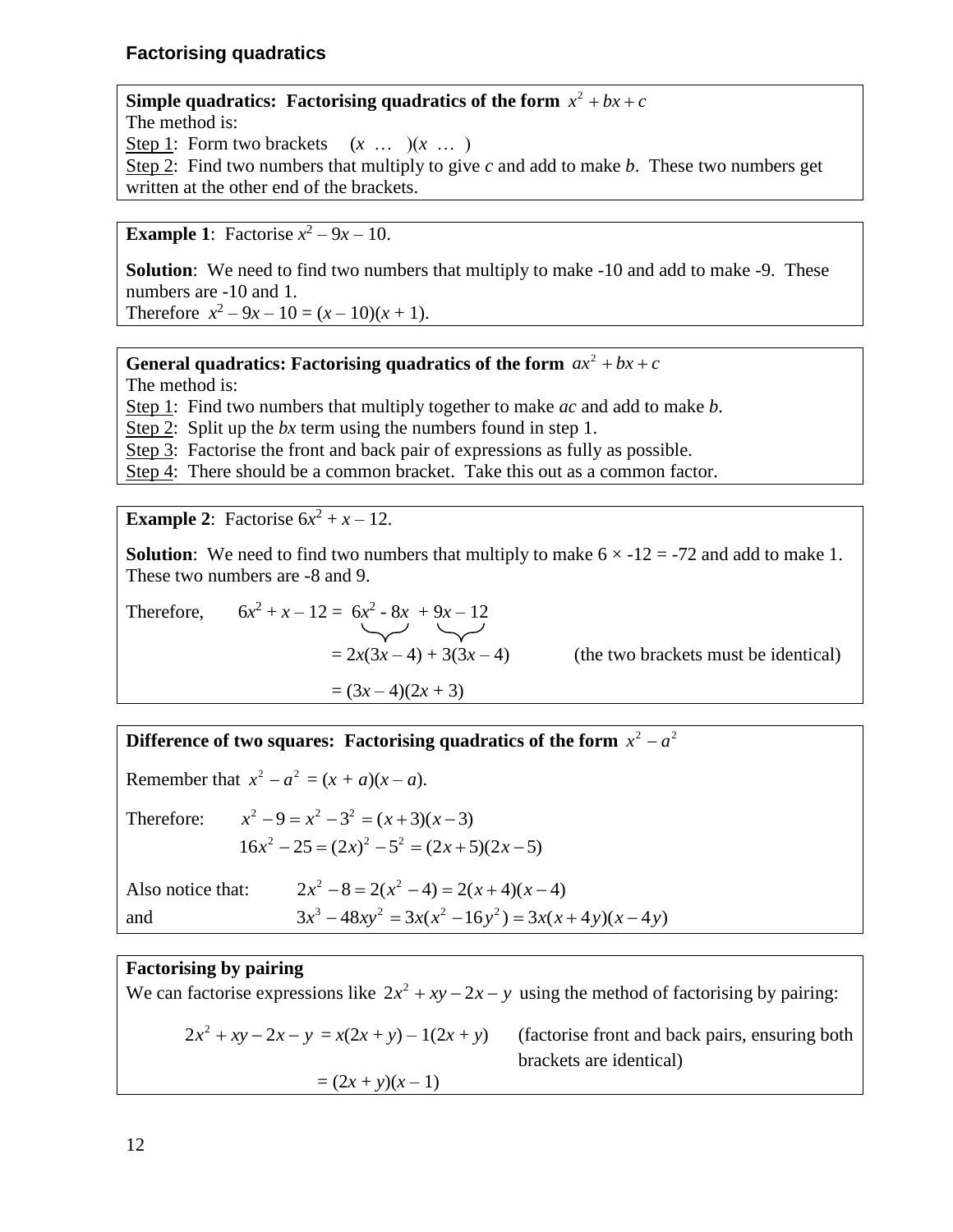## **Exercise B**

Factorise

- 1)  $x^2 x 6$
- 2)  $x^2 + 6x 16$
- 3)  $2x^2 + 5x + 2$
- 4)  $2x^2 3x$  (factorise by taking out a common factor)
- 5)  $3x^2 + 5x - 2$
- 6)  $2y^2 + 17y + 21$
- 7)  $7y^2 10y + 3$
- 8)  $10x^2 + 5x 30$
- 9)  $4x^2 25$
- 10)  $x^2 3x xy + 3y^2$
- 11)  $4x^2 12x + 8$
- 12)  $16m^2 81n^2$
- 13)  $4y^3 9a^2y$
- 14)  $8(x+1)^2 2(x+1) 10$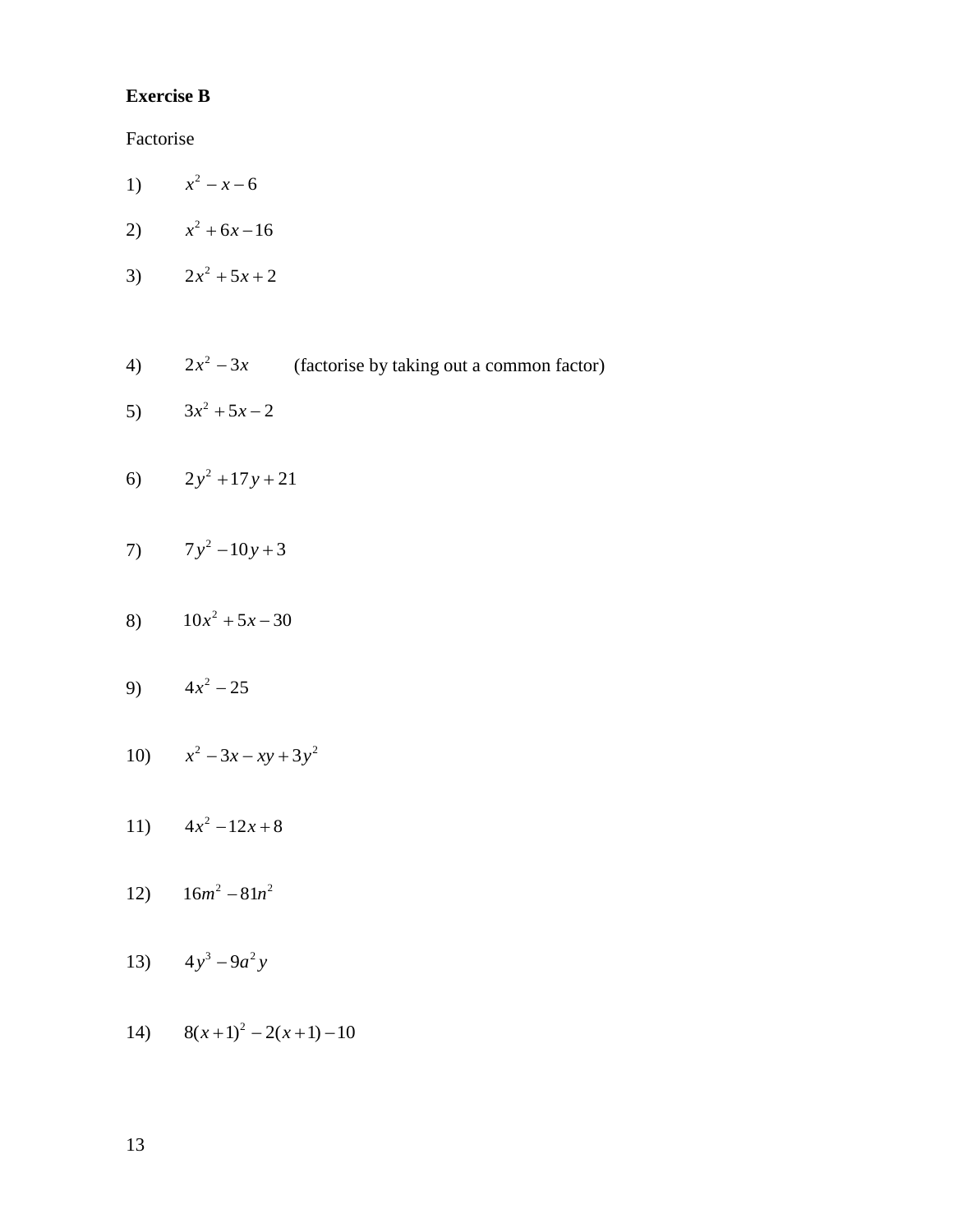# **Chapter 5: CHANGING THE SUBJECT OF A FORMULA**

We can use algebra to change the subject of a formula. Rearranging a formula is similar to solving an equation – we must do the same to both sides in order to keep the equation balanced.

**Example 1:** Make *x* the subject of the formula  $y = 4x + 3$ . **Solution:**  $y = 4x + 3$ <br> **Subtract 3 from both sides:**  $y - 3 = 4x$ Subtract 3 from both sides: Divide both sides by 4; 3 4  $\frac{y-3}{x} = x$ So  $x = \frac{y-3}{1}$ 4  $x = \frac{y-3}{1}$  is the same equation but with *x* the subject.

| <b>Example 2:</b>                                    | Make x the subject of $y = 2 - 5x$                    |                              |                              |
|------------------------------------------------------|-------------------------------------------------------|------------------------------|------------------------------|
| <b>Solution:</b>                                     | Notice that in this formula the $x$ term is negative. | $y = 2 - 5x$                 |                              |
| Add $5x$ to both sides<br>Subtract y from both sides |                                                       | $y + 5x = 2$<br>$5x = 2 - y$ | (the x term is now positive) |
| Divide both sides by 5                               |                                                       | $x = \frac{2-y}{5}$          |                              |

| <b>Example 3:</b> The formula $C = \frac{5(F-32)}{9}$ is used to convert between $\degree$ Fahrenheit and $\degree$ |                         |                             |
|---------------------------------------------------------------------------------------------------------------------|-------------------------|-----------------------------|
| Celsius.                                                                                                            |                         |                             |
| We can rearrange to make $F$ the subject.                                                                           |                         |                             |
|                                                                                                                     | $C = \frac{5(F-32)}{9}$ |                             |
| Multiply by 9                                                                                                       | $9C = 5(F - 32)$        | (this removes the fraction) |
| Expand the brackets                                                                                                 | $9C = 5F - 160$         |                             |
| Add 160 to both sides                                                                                               | $9C+160=5F$             |                             |
| Divide both sides by 5                                                                                              | $\frac{9C+160}{5} = F$  |                             |
| Therefore the required rearrangement is $F = \frac{9C + 160}{5}$ .                                                  |                         |                             |

## **Exercise A**

Make *x* the subject of each of these formulae:

1)  $y = 7x - 1$ 5 4  $y = \frac{x+1}{x}$ 

3) 
$$
4y = \frac{x}{3} - 2
$$
 4)  $y = \frac{4(3x - 5)}{9}$ 

# **Rearranging equations involving squares and square roots**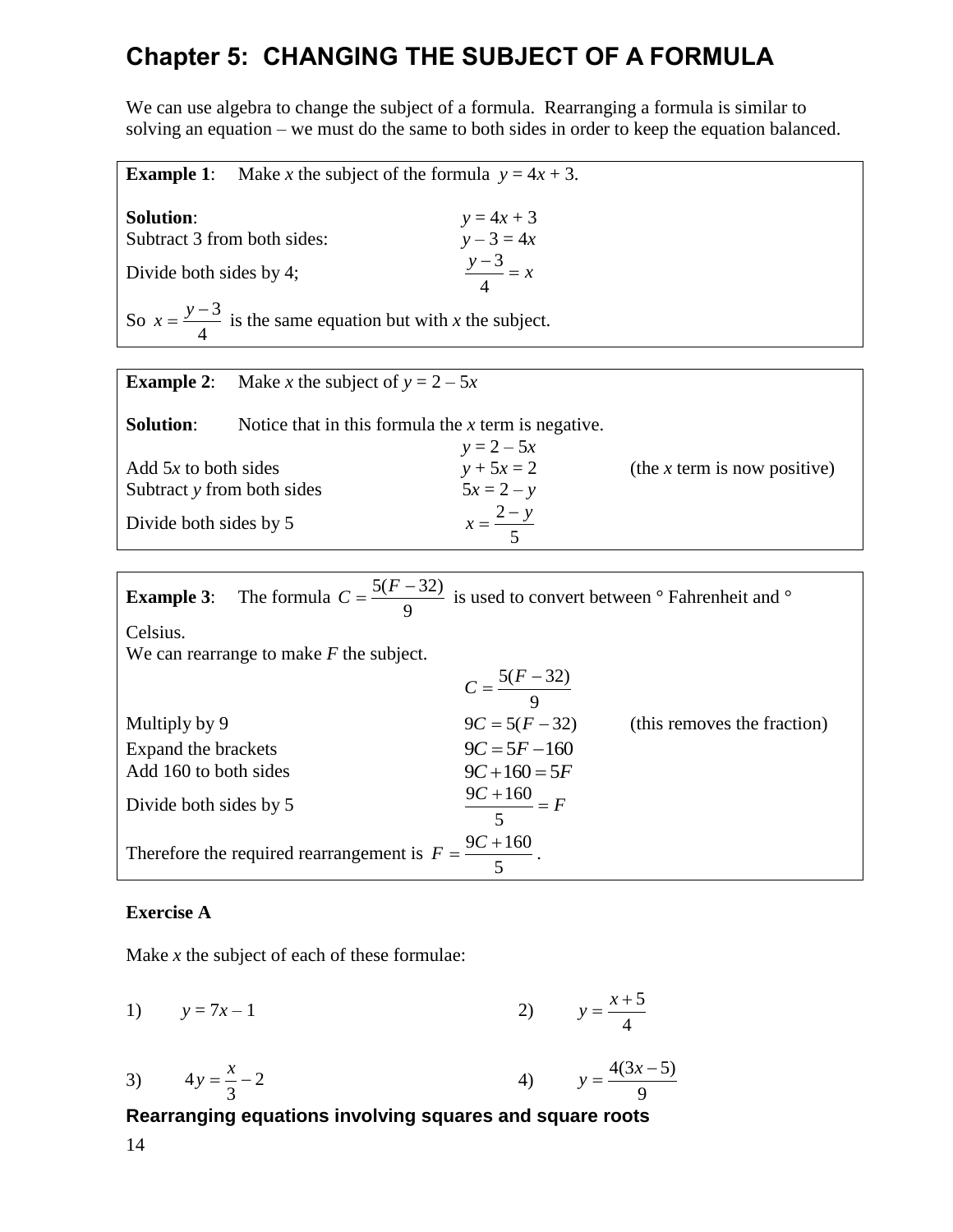**Example 4:** Make *x* the subject of  $x^2 + y^2 = w^2$ 

| <b>Solution:</b>                | $x^{2} + y^{2} = w^{2}$                                      |
|---------------------------------|--------------------------------------------------------------|
| Subtract $y^2$ from both sides: | $x^{2} = w^{2} - y^{2}$ (this isolates the term involving x) |
| Square root both sides:         | $x = \pm \sqrt{w^2 - y^2}$                                   |

Remember that you can have a positive or a negative square root. We cannot simplify the answer any more.

| <b>Example 5:</b> Make <i>a</i> the subject of the formula $t = \frac{1}{4} \sqrt{\frac{5a}{h}}$ |                                       |  |  |
|--------------------------------------------------------------------------------------------------|---------------------------------------|--|--|
| <b>Solution:</b>                                                                                 | $t = \frac{1}{4} \sqrt{\frac{5a}{h}}$ |  |  |
| Multiply by 4                                                                                    | $4t = \sqrt{\frac{5a}{h}}$            |  |  |
| Square both sides                                                                                | $16t^2 = \frac{5a}{h}$                |  |  |
| Multiply by $h$ :                                                                                | $16t^2h = 5a$                         |  |  |
| Divide by 5:                                                                                     | $\frac{16t^2h}{5} = a$                |  |  |

## **Exercise B:**

Make *t* the subject of each of the following

1) 
$$
P = \frac{wt}{32r}
$$
 2) 
$$
P = \frac{wt^2}{32r}
$$

$$
V = \frac{1}{3}\pi t^2 h \qquad (4) \qquad P = \sqrt{\frac{2t}{g}}
$$

$$
5) \t Pa = \frac{w(v-t)}{g} \t 6) \t r = a + bt^2
$$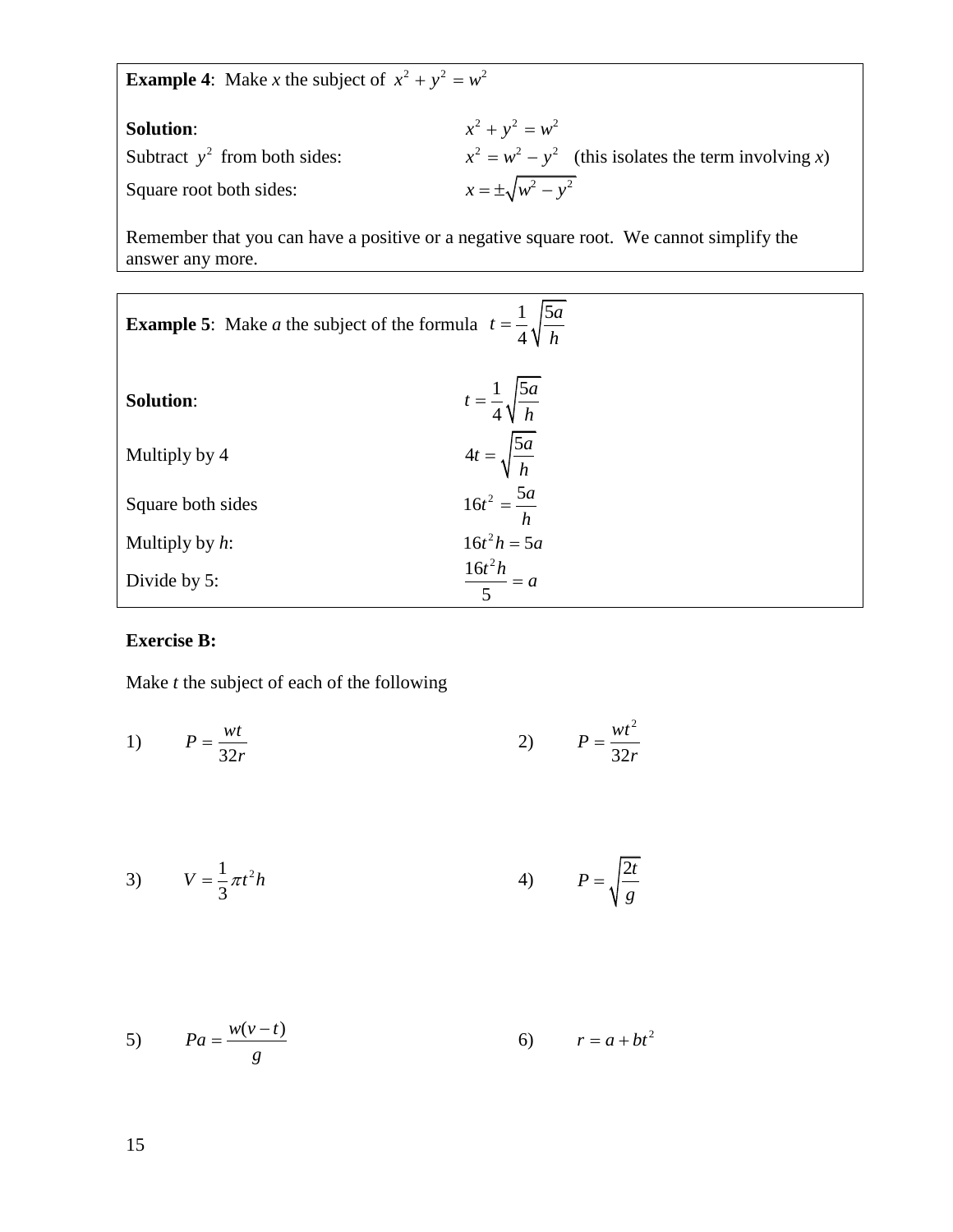## **More difficult examples**

Sometimes the variable that we wish to make the subject occurs in more than one place in the formula. In these questions, we collect the terms involving this variable on one side of the equation, and we put the other terms on the opposite side.

| Make <i>t</i> the subject of the formula $a - xt = b + yt$<br><b>Example 6:</b> |                                |  |  |
|---------------------------------------------------------------------------------|--------------------------------|--|--|
| <b>Solution:</b>                                                                | $a - xt = b + yt$              |  |  |
| Start by collecting all the t terms on the right hand side:                     |                                |  |  |
| Add xt to both sides:                                                           | $a = b + yt + xt$              |  |  |
| Now put the terms without a t on the left hand side:                            |                                |  |  |
| Subtract <i>b</i> from both sides:                                              | $a-b = yt + xt$                |  |  |
| Factorise the RHS:                                                              | $a-b = t(y + x)$               |  |  |
| Divide by $(y + x)$ :                                                           | $\frac{a-b}{a} = t$<br>$y + x$ |  |  |
| So the required equation is                                                     | $t=\frac{a-b}{a}$<br>$y + x$   |  |  |

| <b>Example 7:</b> Make <i>W</i> the subject of the formula $T - W = \frac{Wa}{m}$ |  |  |
|-----------------------------------------------------------------------------------|--|--|
|                                                                                   |  |  |

**Solution**: This formula is complicated by the fractional term. We begin by removing the fraction:

| Multiply by $2b$ :              | $2bT - 2bW = Wa$       |                        |
|---------------------------------|------------------------|------------------------|
| Add 2bW to both sides:          | $2bT = Wa + 2bW$       | (this collects the W's |
| together)                       |                        |                        |
| Factorise the RHS:              | $2bT = W(a + 2b)$      |                        |
| Divide both sides by $a + 2b$ : | $W = \frac{2bT}{a+2b}$ |                        |

#### **Exercise C**

Make *x* the subject of these formulae:

1) 
$$
ax+3=bx+c
$$
 2)  $3(x+a)=k(x-2)$ 

3) 
$$
y = \frac{2x+3}{5x-2}
$$
 4)  $\frac{x}{a} = 1 + \frac{x}{b}$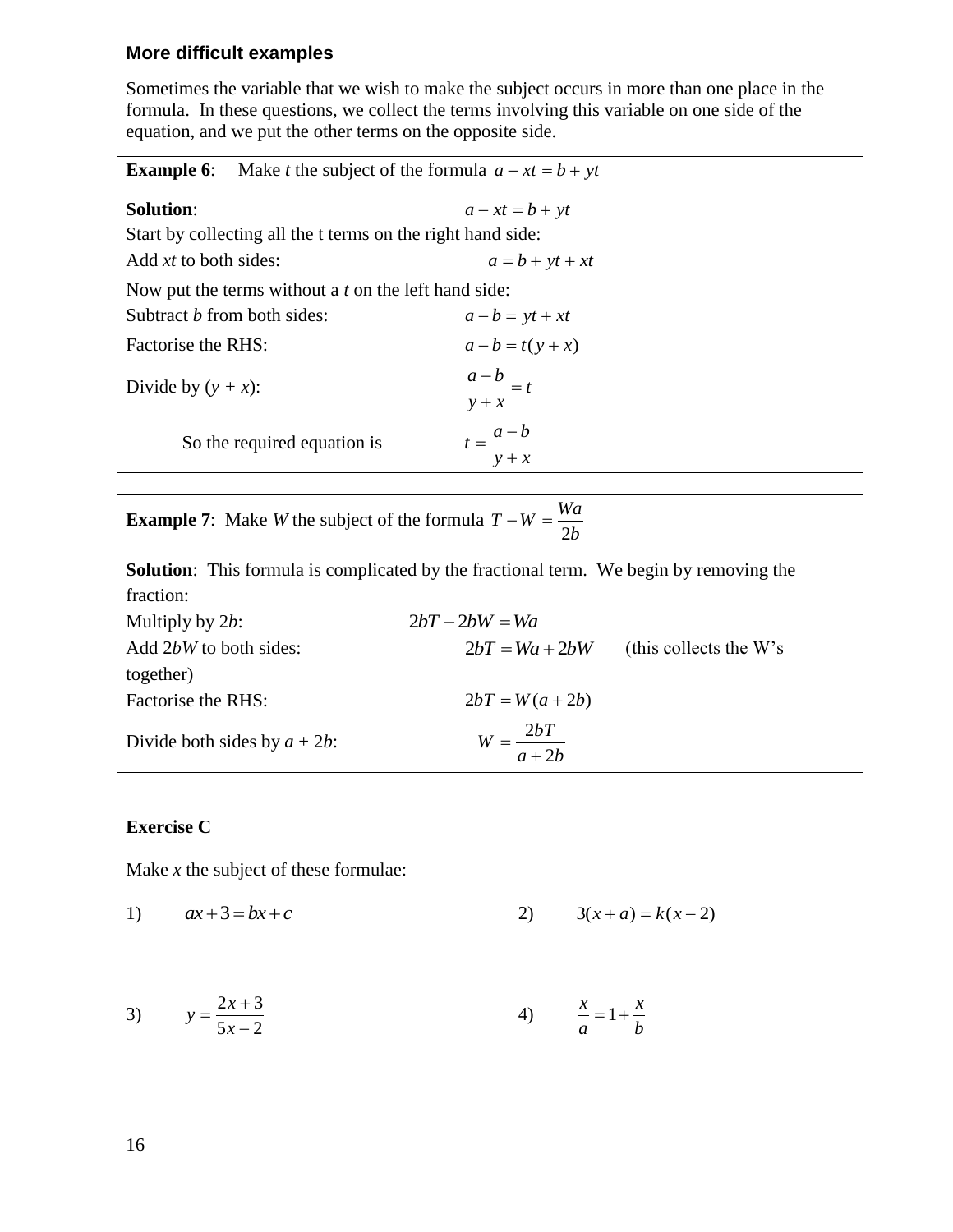# **Chapter 6: SOLVING QUADRATIC EQUATIONS**

A quadratic equation has the form  $ax^2 + bx + c = 0$ .

There are two methods that are commonly used for solving quadratic equations:

- \* factorising
- \* the quadratic formula

Note that not all quadratic equations can be solved by factorising. The quadratic formula can always be used however.

# **Method 1: Factorising**

Make sure that the equation is rearranged so that the right hand side is 0. It usually makes it easier if the coefficient of  $x^2$  is positive.

**Example 1** : Solve  $x^2 - 3x + 2 = 0$ 

Factorise  $(x-1)(x-2) = 0$ Either  $(x - 1) = 0$  or  $(x - 2) = 0$ So the solutions are  $x = 1$  or  $x = 2$ 

Note: The individual values  $x = 1$  and  $x = 2$  are called the **roots** of the equation.

**Example 2:** Solve  $x^2 - 2x = 0$ Factorise:  $x(x-2) = 0$ Either  $x = 0$  or  $(x - 2) = 0$ So  $x = 0$  or  $x = 2$ 

## **Method 2: Using the formula**

Recall that the roots of the quadratic equation  $ax^2 + bx + c = 0$  are given by the formula:

$$
x = \frac{-b \pm \sqrt{b^2 - 4ac}}{2a}
$$

**Example 3:** Solve the equation  $2x^2 - 5 = 7 - 3x$ 

**Solution**: First we rearrange so that the right hand side is 0. We get  $2x^2 + 3x - 12 = 0$ We can then tell that  $a = 2$ ,  $b = 3$  and  $c = -12$ .

Substituting these into the quadratic formula gives:  
\n
$$
x = \frac{-3 \pm \sqrt{3^2 - 4 \times 2 \times (-12)}}{2 \times 2} = \frac{-3 \pm \sqrt{105}}{4}
$$
 (this is the *surd form* for the

solutions)

If we have a calculator, we can evaluate these roots to get:  $x = 1.81$  or  $x = -3.31$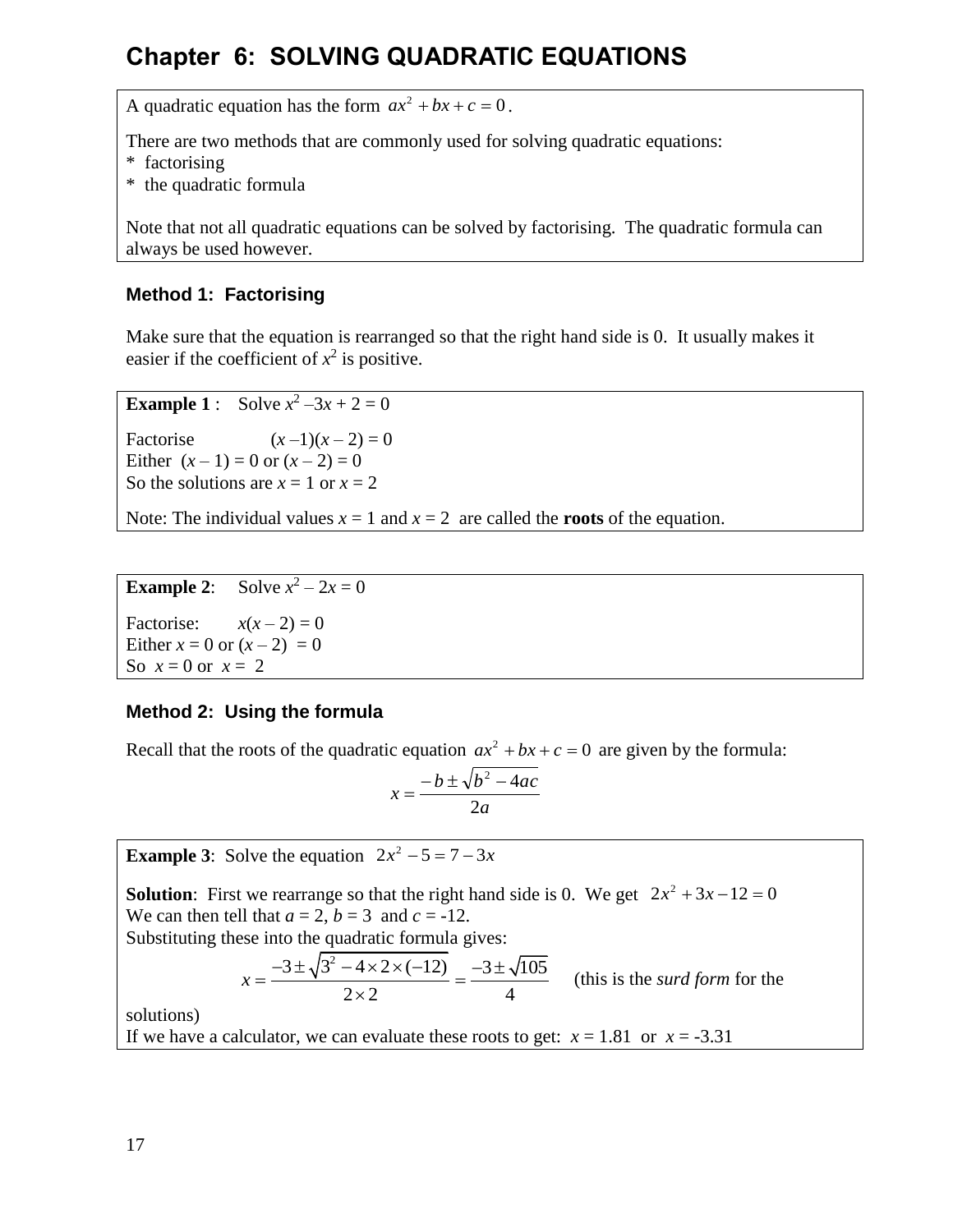## **EXERCISE**

1) Use factorisation to solve the following equations:

a) 
$$
x^2 + 3x + 2 = 0
$$
 b)  $x^2 - 3x - 4 = 0$ 

$$
x^2 = 15 - 2x
$$

2) Find the roots of the following equations:  
a) 
$$
x^2 + 3x = 0
$$
 b)  $x^2 - 4x = 0$ 

$$
c) \qquad 4 - x^2 = 0
$$

3) Solve the following equations either by factorising or by using the formula:

a) 
$$
6x^2 - 5x - 4 = 0
$$
 b)  $8x^2 - 24x + 10 = 0$ 

4) Use the formula to solve the following equations to 3 significant figures. Some of the equations can't be solved.

a) 
$$
x^2 + 7x + 9 = 0
$$
 b)  $6 + 3x = 8x^2$ 

c) 
$$
4x^2 - x - 7 = 0
$$
 d)  $x^2 - 3x + 18 = 0$ 

e) 
$$
3x^2 + 4x + 4 = 0
$$
  
f)  $3x^2 = 13x - 16$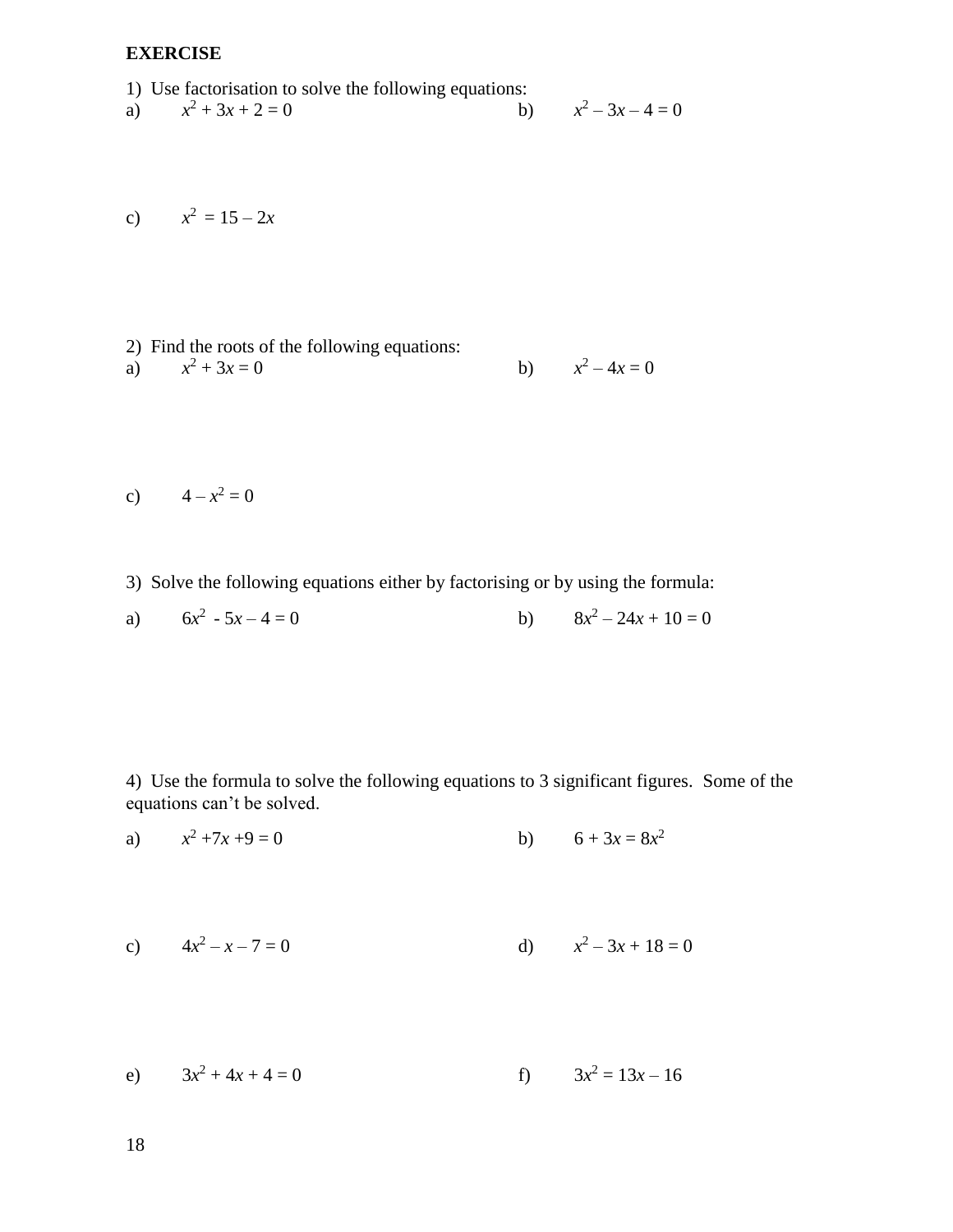# **Chapter 7: INDICES**

## **Basic rules of indices**

$$
y^4
$$
 means  $y \times y \times y \times y$ .

*y y y y y* means . 4 is called the **index** (plural: indices), **power** or **exponent** of *y*.

There are 3 basic rules of indices:

| 1) $a^m \times a^n = a^{m+n}$ | e.g. $3^4 \times 3^5 = 3^9$ |
|-------------------------------|-----------------------------|
| 2) $a^m \div a^n = a^{m-n}$   | e.g. $3^8 \times 3^6 = 3^2$ |
| 3) $(a^m)^n = a^{mn}$         | e.g. $(3^2)^3 = 3^{10}$     |

#### **Further examples**  $y^4 \times 5y^3 = 5y^7$  $4a^3 \times 6a^2 = 24a^5$ (multiply the numbers and multiply the *a*'s)  $2c^2 \times (-3c^6) = -6c^8$ (multiply the numbers and multiply the *c*'s)  $7 \div 3d^2 - \frac{24d^7}{9} - 8d^5$  $24d^7 \div 3d^2 = \frac{24d^7}{3d^2} = 8$  $d^7 \div 3d^2 = \frac{24d^7}{3d^2} = 8d$  $\div 3d^2 = \frac{24d^7}{3l^2} = 8d$ (divide the numbers and divide the *d* terms i.e. by subtracting the powers)

# **Exercise A**

Simplify the following:

1) 
$$
b \times 5b^5 =
$$
  
\n2)  $3c^2 \times 2c^5 =$   
\n3)  $b^2c \times bc^3 =$   
\n4)  $2n^6 \times (-6n^2) =$   
\n5)  $8n^8 \div 2n^3 =$   
\n6)  $d^{11} \div d^9 =$   
\n7)  $(a^3)^2 =$   
\n8)  $(-d^4)^3 =$   
\n**More complex powers**  
\n**Zero index:**  
\nRecall from GCSE that  
\n $a^0 = 1$ .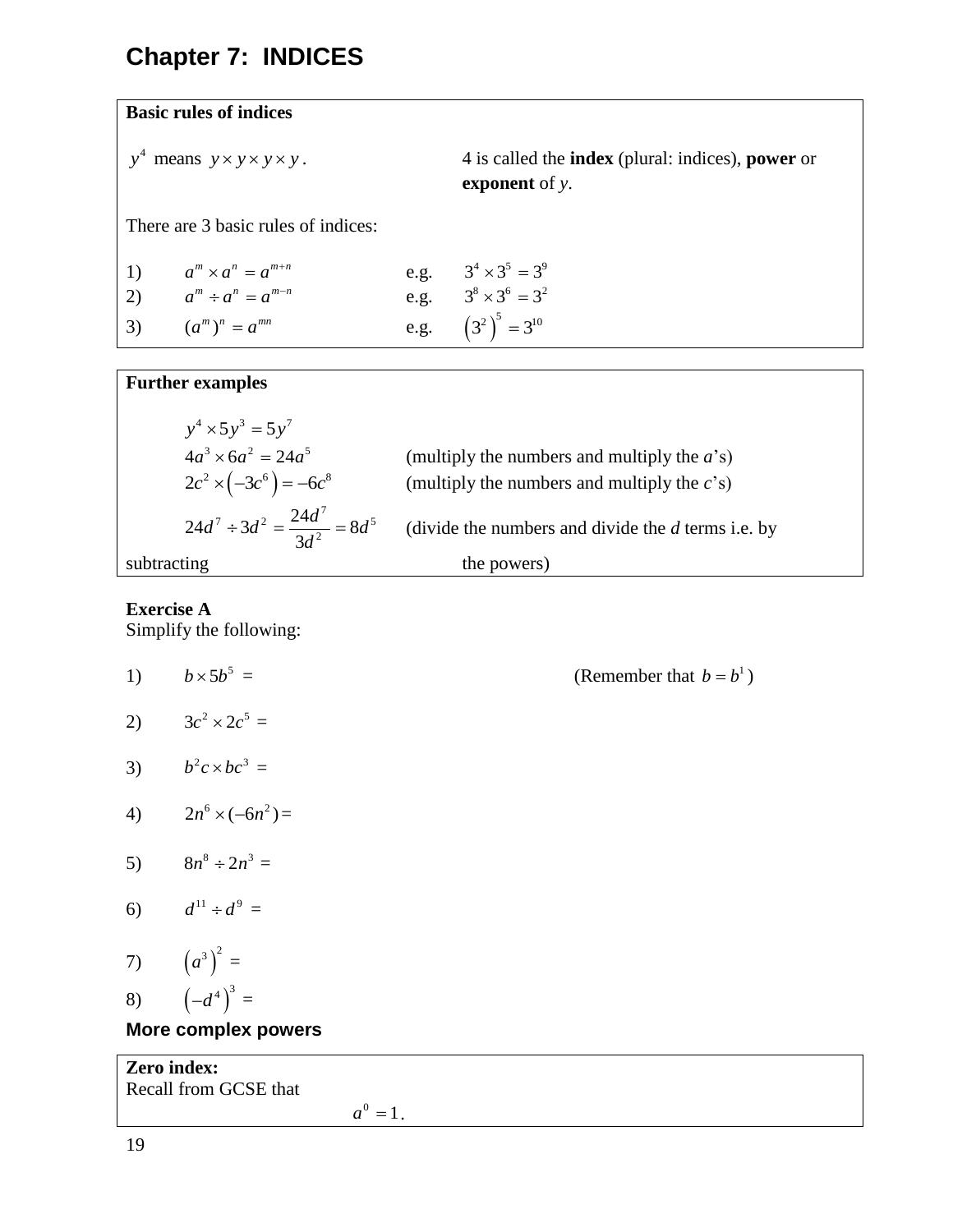This result is true for any non-zero number *a*.  
Therefore 
$$
5^0 = 1
$$
  $\left(\frac{3}{4}\right)^0 = 1$   $\left(-5.2304\right)^0 = 1$ 

#### **Negative powers**

A power of -1 corresponds to the reciprocal of a number, i.e.  $a^{-1} = \frac{1}{a}$ *a*  $^{-1}$  = Therefore  $5^{-1} = \frac{1}{1}$ 5  $^{-1}$  =  $0.25^{-1} = \frac{1}{2.25} = 4$ 0.25  $\frac{-1}{2} = \frac{1}{2 \cdot 25} = 4$  $4\big)^{-1}$  5 5) 4  $\left(\frac{4}{5}\right)^{-1}$  = (you find the reciprocal of a fraction by swapping the top and bottom over) This result can be extended to more general negative powers:  $a^{-n} = \frac{1}{a^{-n}}$  $a^{-n} = \frac{1}{a^n}$ *a*  $n = \frac{1}{n}$ . This means: 2 2  $3^{-2} = \frac{1}{2} = \frac{1}{3}$  $3^2$  9  $\overline{a}$  $=\frac{1}{2^{2}}$ 

s:  
\n
$$
3^{-2} = \frac{1}{3^2} = \frac{1}{9}
$$
\n
$$
2^{-4} = \frac{1}{2^4} = \frac{1}{16}
$$
\n
$$
\left(\frac{1}{4}\right)^{-2} = \left(\left(\frac{1}{4}\right)^{-1}\right)^2 = \left(\frac{4}{1}\right)^2 = 16
$$

#### **Fractional powers:**

Fractional powers correspond to roots: al powers correspond to roots:<br>  $a^{1/2} = \sqrt{a}$   $a^{1/3} = \sqrt[3]{a}$   $a^{1/4} = \sqrt[4]{a}$ **a** al powers:<br>  $a^{1/2} = \sqrt{a}$   $a^{1/3} = \sqrt[3]{a}$   $a^{1/4} = \sqrt[4]{a}$ In general:  $a^{1/n} = \sqrt[n]{a}$ Therefore:  $8^{1/3} = \sqrt[3]{8} = 2$  $25^{1/2} = \sqrt{25} = 5$  $10000^{1/4} = \sqrt[4]{10000} = 10$ A more general fractional power can be dealt with in the following way:  $a^{m/n} = (a^{1/n})^m$ So  $4^{3/2} = (\sqrt{4})^3 = 2^3 = 8$  $\left(\frac{8}{2}\right)^{2/3} - \left(\left(\frac{8}{2}\right)^{1/3}\right)^2 - \left(\frac{2}{2}\right)^2 - \frac{4}{3}$  $\left(\frac{8}{27}\right) = \left(\frac{8}{27}\right) = \left(\frac{2}{3}\right) = \frac{4}{9}$  $\left(\frac{8}{2}\right)^{2/3} = \left(\frac{8}{2}\right)^{1/3}\right)^{2} = \left(\frac{2}{2}\right)^{2} = \frac{4}{3}$  $\left(\frac{8}{27}\right)^{2/3} = \left(\left(\frac{8}{27}\right)^{1/3}\right)^2 = \left(\frac{2}{3}\right)^2 = \frac{4}{9}$ 3  $\left(\frac{27}{\sqrt{5}}\right)^{3/2} = \left(\frac{36}{\sqrt{5}}\right)^{3/2} = \left(\frac{36}{\sqrt{5}}\right)^3 = \left(\frac{6}{\sqrt{5}}\right)^3 = \frac{216}{\sqrt{5}}$  $\left(\frac{25}{36}\right)^{-3/2} = \left(\frac{36}{25}\right)^{3/2} = \left(\sqrt{\frac{36}{25}}\right)^3 = \left(\frac{6}{5}\right)^3 = \frac{216}{125}$  $\left(\frac{27}{36}\right)^{-3/2} = \left(\frac{36}{25}\right)^{3/2} = \left(\sqrt{\frac{36}{25}}\right)^3 = \left(\frac{6}{5}\right)^3 = \frac{216}{125}$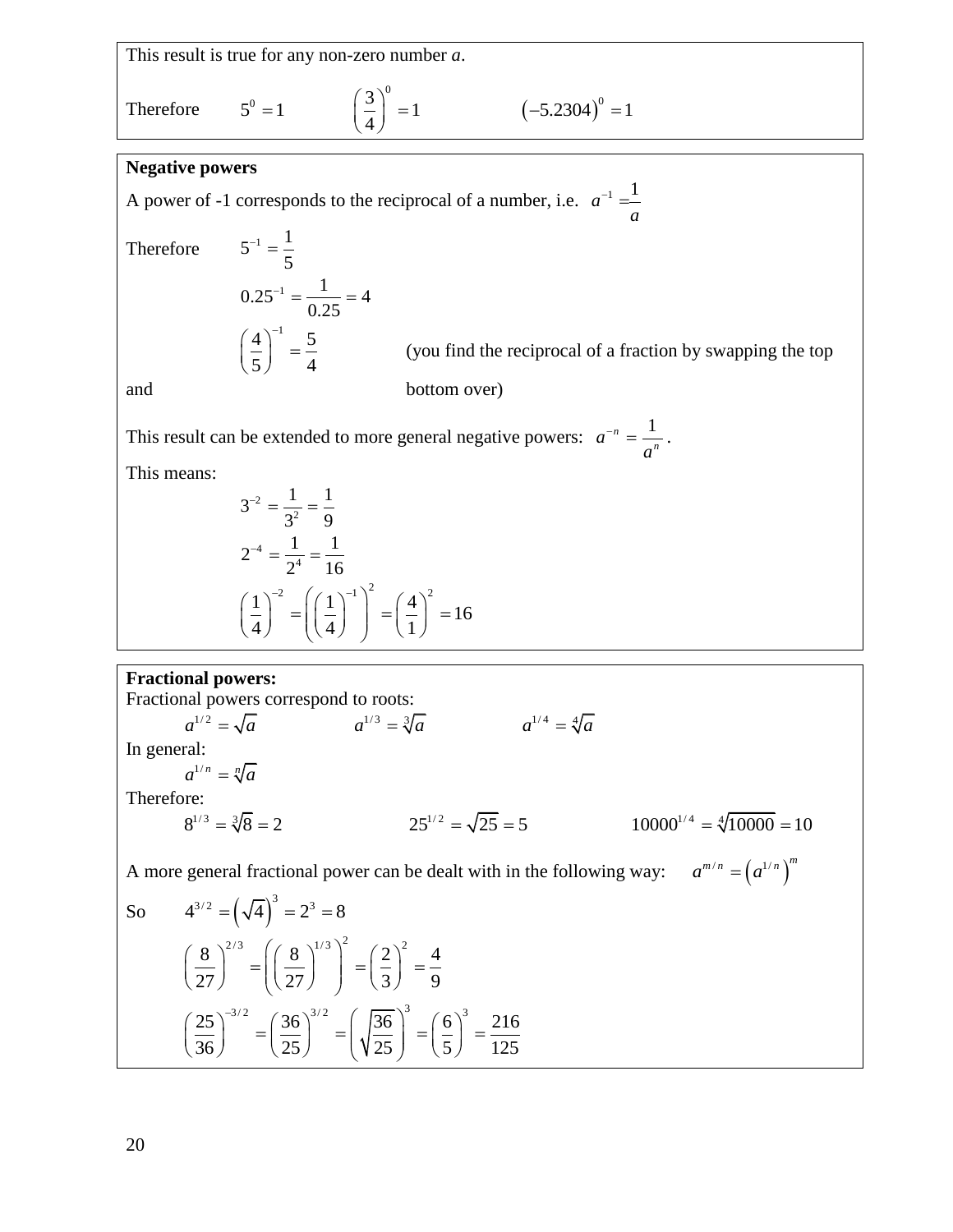# **Exercise B:**

Find the value of:

1)  $4^{1/2}$ 2)  $27^{1/3}$ 3)  $\left(\frac{1}{9}\right)^{1/2}$  $\overline{9}$ 4)  $5^{-2}$ 5)  $18^{0}$ 6)  $7^{-1}$ 7)  $27^{2/3}$ 8)  $2)^{-2}$ 3  $\left(\frac{2}{3}\right)^{-}$ 9)  $8^{-2/3}$ 10)  $(0.04)^{1/2}$ 

$$
11)\quad \left(\frac{8}{27}\right)^{2/3}
$$

$$
12)\quad \left(\frac{1}{16}\right)^{-3/2}
$$

Simplify each of the following:

13) 
$$
2a^{1/2} \times 3a^{5/2}
$$

$$
14) \qquad x^3 \times x^{-2}
$$

15) 
$$
(x^2y^4)^{1/2}
$$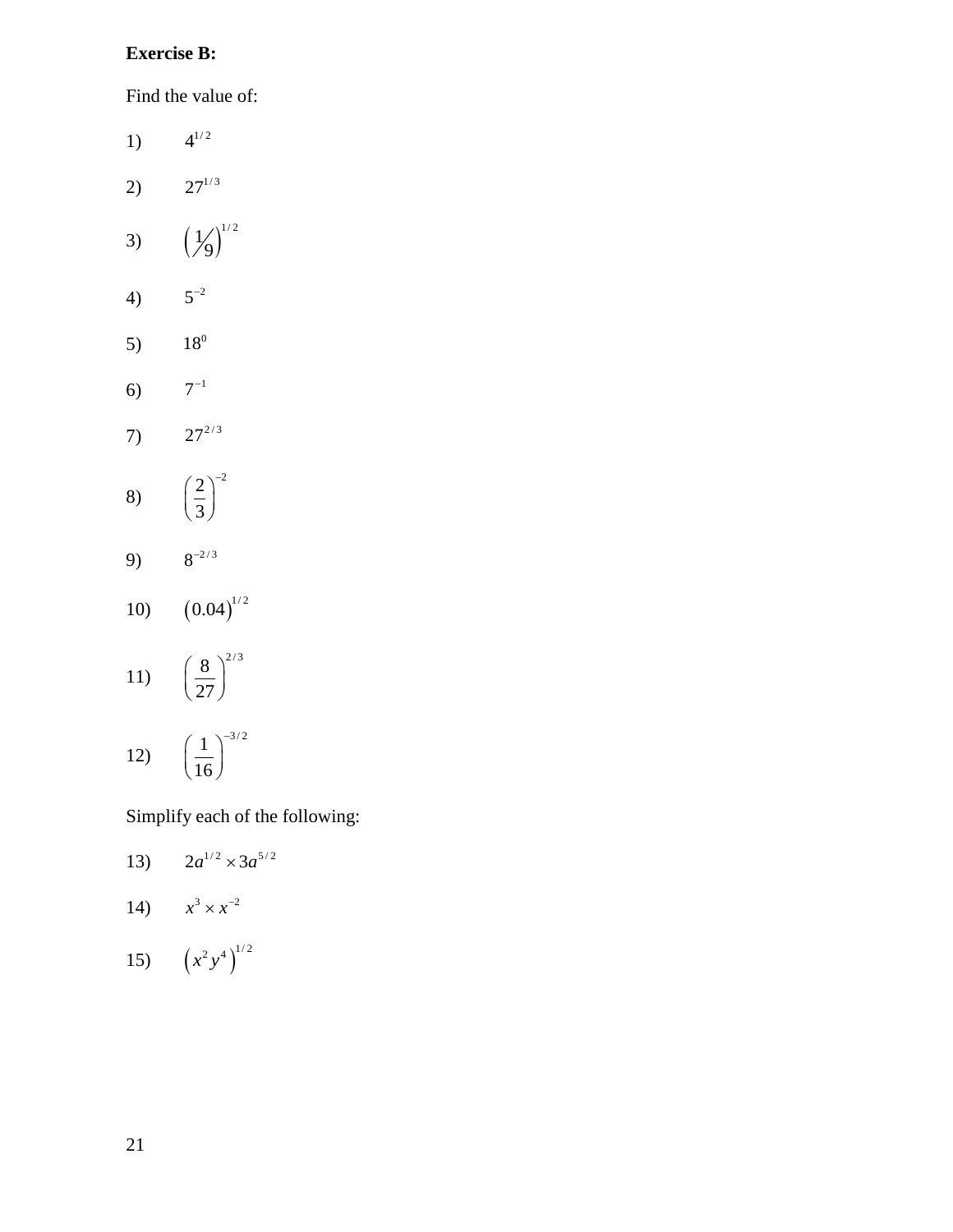# **Chapter 8: SURDS**

Surds are square roots of numbers which don't simplify into a whole (or rational) number: e.g.

 $2 \approx 1.414213$ ... but it is more accurate to leave it as a surd:  $\sqrt{2}$ 

**General rules** *b a b*  $\frac{a}{a}$  =  $a \times \sqrt{b} = \sqrt{ab}$  $a \times \sqrt{a} = \sqrt{a^2} = a$ But you cannot do:  $\sqrt{a} + \sqrt{b} \neq \sqrt{a+b}$ These are NOT equal  $\frac{a}{a} + \sqrt{b}$   $\left(\sqrt{a} - \sqrt{b}\right) = \sqrt{a^2} + \sqrt{ab} - \sqrt{ab} - \sqrt{b^2} = a - b$  $(\sqrt{a} + \sqrt{b})(\sqrt{a} - \sqrt{b}) = \sqrt{a^2 + \sqrt{ab}} - \sqrt{ab} - \sqrt{b^2}$ 

#### **Simplifying Surds**

Find the largest square numbers and simplify as far as possible

Worked Examples<br> $\sqrt{18} = \sqrt{2 \times 9} = \sqrt{2} \times \sqrt{9} = \sqrt{2} \times 3 = 3\sqrt{2}$ 

Careful - this is "3 times the square root of 2" NOT "the cube root of 2"

#### **Rationalising the Denominator**

This is a fancy way of saying getting rid of the surd on the bottom of a fraction. We multiply the fraction by the denominator (or the denominator with the sign swapped)

#### **Worked Examples**

1. 3 3  $3 \times \sqrt{3}$  $1 \times \sqrt{3}$ 3 3 3 1 3  $\frac{1}{\sqrt{2}} = \frac{1}{\sqrt{2}} \times \frac{\sqrt{3}}{\sqrt{2}} = \frac{1 \times \sqrt{3}}{\sqrt{2}} =$  $\times$ *Rationalise*  $\frac{1}{\sqrt{5}} = \frac{1}{\sqrt{5}} \times \frac{\sqrt{3}}{\sqrt{5}} = \frac{1 \times \sqrt{3}}{\sqrt{5}} = \frac{\sqrt{3}}{2}$  we multiply by *a*  $\frac{a}{b}$  which is the same as multiplying by 1, which means we don't fundamentally change the fraction. 2.  $3\sqrt{5}$  $3 \times \sqrt{5}$ 5 3  $\frac{3}{\sqrt{2}} = \frac{3}{\sqrt{2}} \times \frac{\sqrt{5}}{\sqrt{2}} = \frac{3 \times \sqrt{5}}{\sqrt{2}} =$ *Rationalise*  $\frac{3}{\sqrt{5}} = \frac{3}{\sqrt{5}} \times \frac{\sqrt{5}}{\sqrt{5}} = \frac{3 \times \sqrt{5}}{\sqrt{5}}$ 

3. Rationalise 
$$
\frac{2\sqrt{5}}{\sqrt{5} + \sqrt{2}} = \frac{1}{\sqrt{5} + \sqrt{2}} \times \frac{\sqrt{5} - \sqrt{2}}{\sqrt{5} - \sqrt{2}} = \frac{1 \times (\sqrt{5} - \sqrt{2})}{(\sqrt{5} + \sqrt{2}) \times (\sqrt{5} - \sqrt{2})}
$$

$$
= \frac{\sqrt{5} - \sqrt{2}}{(\sqrt{5} + \sqrt{2}) \times (\sqrt{5} - \sqrt{2})} = \frac{\sqrt{5} - \sqrt{2}}{(\sqrt{5} + \sqrt{2}) \times (\sqrt{5} - \sqrt{2})} = \frac{\sqrt{5} - \sqrt{2}}{5 + \sqrt{10} - \sqrt{10} - 2} = \frac{\sqrt{5} - \sqrt{2}}{3}
$$
4. Rationalise 
$$
\frac{\sqrt{2}}{3\sqrt{2} - 1} = \frac{\sqrt{2}}{3\sqrt{2} - 1} \times \frac{3\sqrt{2} + 1}{3\sqrt{2} + 1} = \frac{\sqrt{2} \times (3\sqrt{2} + 1)}{(3\sqrt{2} - 1) \times (3\sqrt{2} + 1)}
$$

$$
= \frac{3\sqrt{2^2} + \sqrt{2}}{(3^2\sqrt{2^2} + 3\sqrt{2} - 3\sqrt{2} - 1^2)} = \frac{3 \times 2 + \sqrt{2}}{9 \times 2 - 1} = \frac{6 + \sqrt{2}}{17}
$$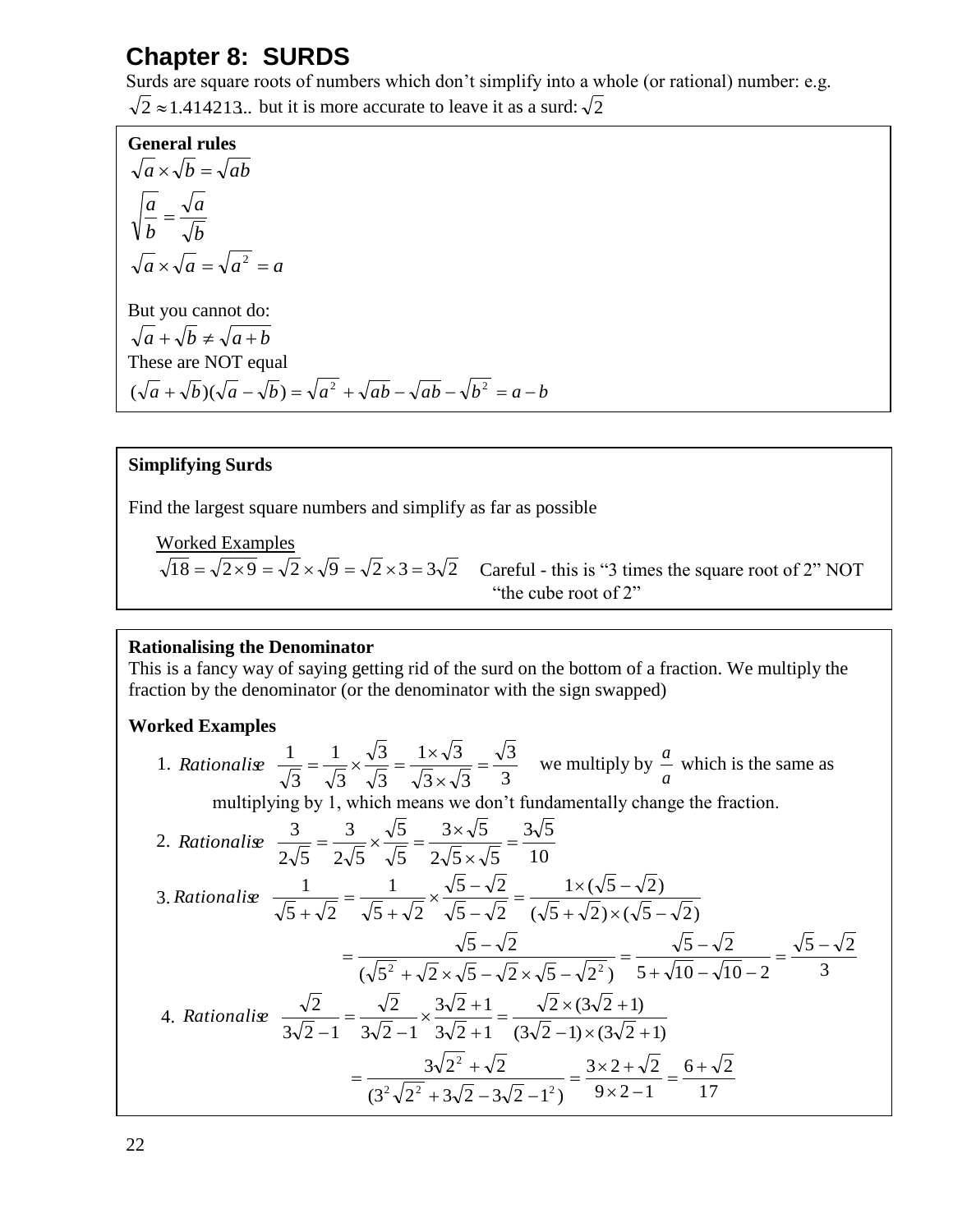**Exercise A:** Simplify the surds

- 1)  $\sqrt{12}$
- 2)  $\sqrt{125}$
- 3)  $\sqrt{48}$
- 4)  $\sqrt{72}$
- 5)  $\sqrt{27}$

## **Exercise B:**

Expand and simplify

1)  $\sqrt{2}(3+\sqrt{5})$ 2)  $\sqrt{6}(\sqrt{2} + \sqrt{8})$ 3)  $4(\sqrt{5}+3)$ 4)  $(2+\sqrt{3})(1+\sqrt{3})$ 5)  $(3-\sqrt{5})(3-2\sqrt{5})$ 6)  $(2+\sqrt{5})(2+\sqrt{3})$ 7)  $(1-\sqrt{2})(1+\sqrt{3})$ 8)  $(8-\sqrt{2})(8+\sqrt{2})$ 9)  $(\sqrt{3} + \sqrt{5})(\sqrt{3} + \sqrt{5})$ 

## **Exercise C**:

Rewrite the following expressions with rational denominators

1) 
$$
\frac{3}{\sqrt{5}}
$$
  
\n2)  $\frac{4}{\sqrt{8}}$   
\n3)  $\frac{9}{\sqrt{48}}$   
\n4)  $\frac{\sqrt{2}+1}{2}$   
\n5)  $\frac{\sqrt{3}-1}{\sqrt{5}}$   
\n6)  $-\frac{4}{3\sqrt{2}}$   
\n7)  $\frac{1}{\sqrt{3}-1}$   
\n8)  $\frac{4}{\sqrt{6}-2}$   
\n9)  $\frac{7}{\sqrt{7}-2}$   
\n10)  $\frac{-3}{\sqrt{5}+1}$   
\n11)  $\frac{\sqrt{3}-1}{\sqrt{5}}$   
\n12)  $\frac{\sqrt{5}-1}{\sqrt{5}+3}$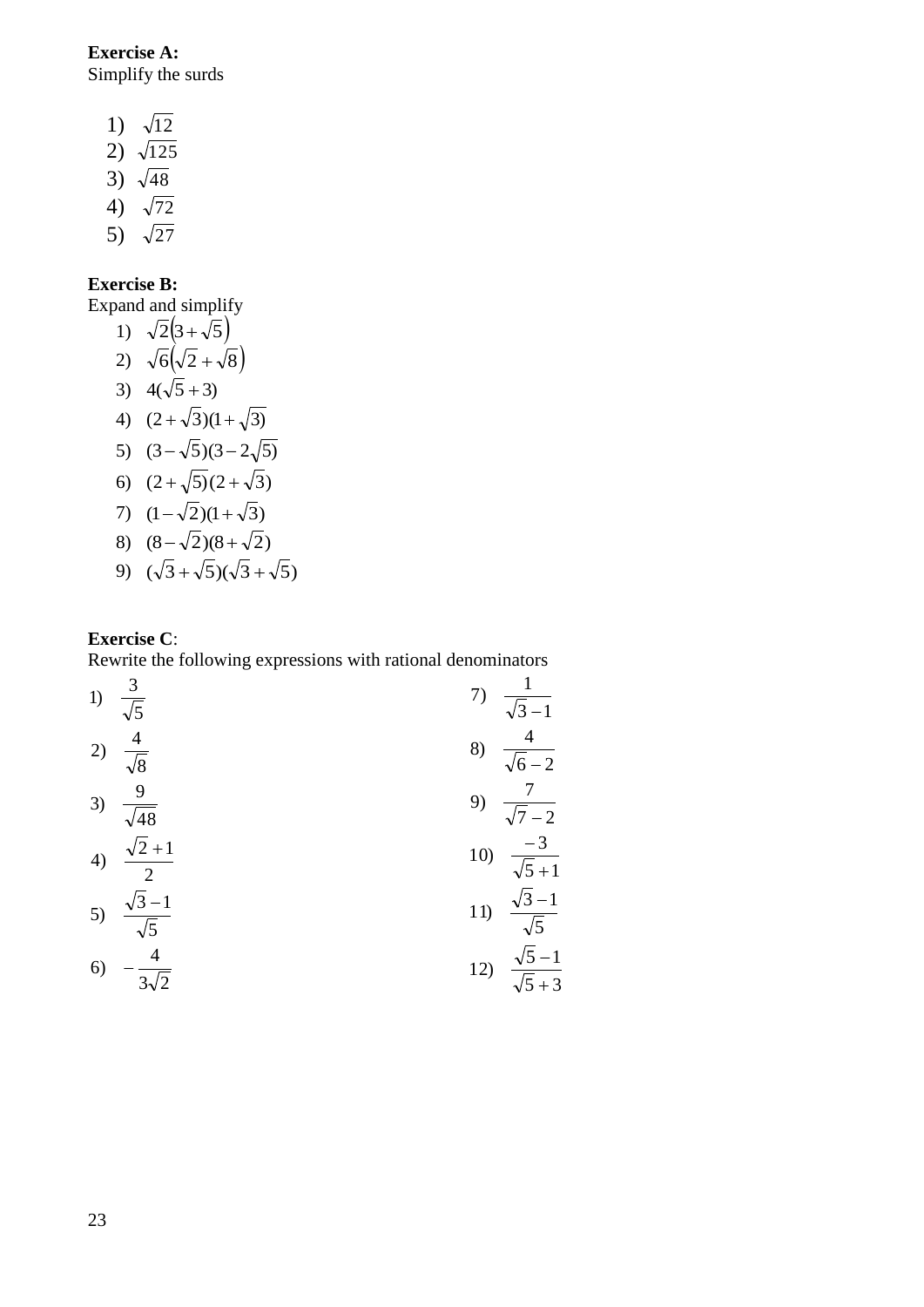# **Chapter 9: Straight line graphs**

Linear functions can be written in the form  $y = mx + c$ , where *m* and *c* are constants. A linear function is represented graphically by a straight line, *m* is the gradients and *c* is the *y*intercept of the graph.



**Example 2:** Plot the straight line using the gradient and y intercept

**Solution**:

Step 1: Mark on the *y* axis the *y*-intercept  $= 2$ 

Step 2: The gradient= 2  $-\frac{1}{2}$  so start from the *y*-intercept

for every 1unit across to the right go down by half a unit and mark a second point there.



Step 3: Join the *y* intercept with the new point with a line and extend form both sides.

. Here are some examples of linear functions not all of them in the form  $y = mx + c$ . You need to be confident into rearranging the functions making *y* the subject in order to identify the gradient and *y*intercept.

| $y = 2x + 3$      | $3x - 2y + 1 = 0$                   | $4y - x = 3$                        |
|-------------------|-------------------------------------|-------------------------------------|
|                   | so $y = \frac{3}{2}x + \frac{1}{2}$ | so $y = \frac{1}{4}x + \frac{3}{4}$ |
| $gradient=2$      | gradient= $\frac{3}{2}$             | gradient= $\frac{1}{4}$             |
| $y-intercept = 3$ | y-intercept= $\frac{1}{2}$          | y-intercept= $\frac{3}{4}$          |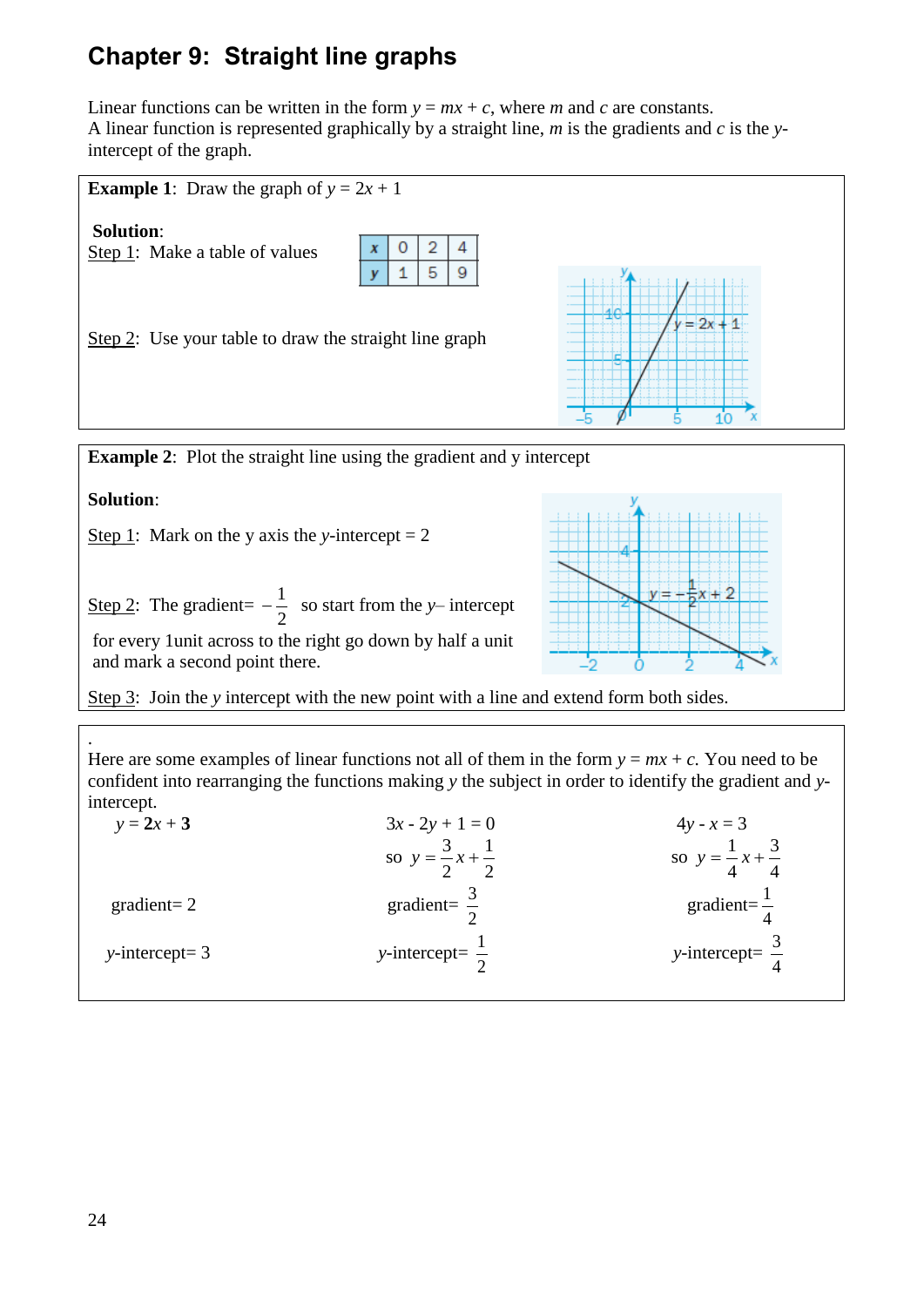

**Example 3**: Rewrite the equation  $3y - 2x = 5$  into the form  $y = mx + c$ , find the gradient and the *y*intercept **Solution**:

| Step 1: Add 2x to both sides (so that the x term is positive): | $3y = 5 + 2x$                                      |
|----------------------------------------------------------------|----------------------------------------------------|
| Step 2: Divide by 3 both sides:                                | $y = \frac{2}{3}x + \frac{5}{3}$                   |
| Step $3$ : Identify the gradient and y-intercept               | gradient= $\frac{2}{3}$ y-intercept= $\frac{5}{3}$ |

**Example 4:** Find the gradient of the line which passes through the points A  $(1, 4)$  and B  $(-3, 2)$ **Solution**: Step 1: Use the *x* and *y* values of A  $(x_1, y_1)$  and B  $(x_2, y_2)$ 2 1 4 2  $3 - 1$  $\frac{2-4}{2} = \frac{-2}{4}$  $\overline{a}$  $=$  $\frac{1}{2}$  $-3$  $m = \frac{2-4}{2} = \frac{-2}{4} = \frac{1}{2}$ Step 2: find the gradient  $2 - \lambda_1$  $2 - y_1$  $x_2 - x$  $m = \frac{y_2 - y}{ }$  $\overline{a}$  $=\frac{y_2-y_1}{x_2-x_1}$ 

Finally you need to be able to find the equation of a line from a graph.

**Example 5**: Find the equation of the straight line which passes through the point (1, 3) and has gradient 2

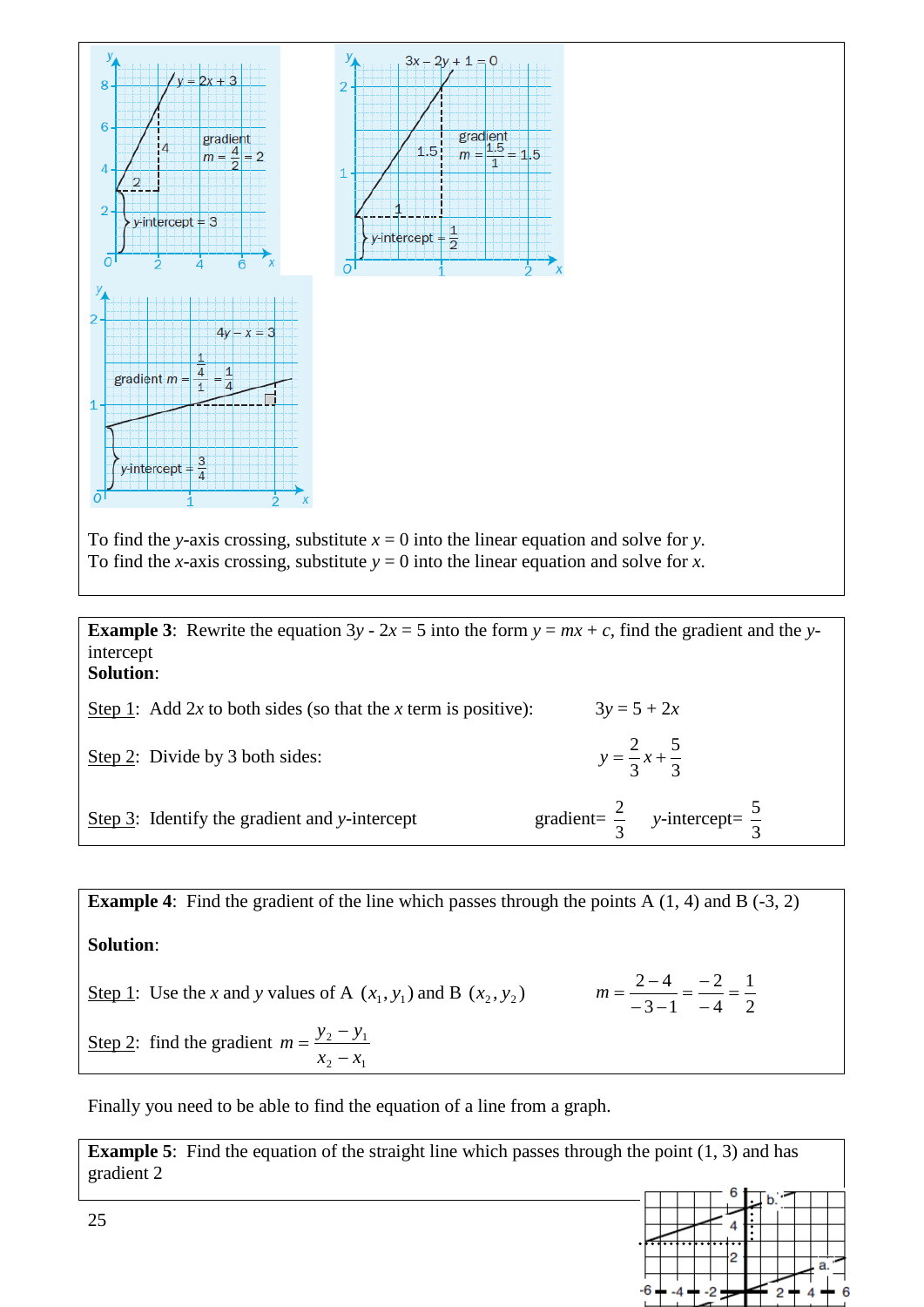**Solution:** Step 1: Find where the line crosses the y axis. This is the *y* intercept, *c.*

Line crosses y axis at 5, so y-intercept c=5

Step 2: Draw a triangle below the line from the intercept to a point you know

And work out the gradient between the two points 2  $\lambda_1$  $2 - y_1$  $x_2 - x$  $m = \frac{y_2 - y}{ }$  $\overline{a}$  $=\frac{y_2-1}{x_2-1}$ 

Gradient triangle from  $(-6,3)$  to  $(0,5)$  so 3 1 6 2  $0 - -6$  $\frac{5-3}{2} = \frac{2}{3}$  $$  $m = \frac{5}{2}$ 

5

3  $y = \frac{1}{2}x +$ 

Step 3: Write in the form  $y = mx + c$ 

**Exercise A:** Plot the graph of each function taking the given values a)  $y=x-3(x) = -2$  to 4)

- b)  $y = -x + 4$  ( $x = -2$  to 5)
- c)  $y = 2x 3$  ( $x = -1$  to 5)
- d)  $y = -3x + 5$  ( $x = -2$  to 3)

#### **Exercise B:**

Rewrite the equations below into the form  $y = mx + c$ , find the gradient and the *y*-intercept

a) $3x - 2y - 2 = 0$  b)  $x + 2y - 8 = 0$  c)  $5 = 4x - 2y$ 

Then plot the graph of each equation

#### **Exercise C:**

Work out the gradient between the sets of coordinates

- a) A ( 0, 2) and B( 3, 6)
- b) A ( 1, 0) and B( 3, -2)
- c) A ( $1, -3$ ) and B( $2, -4$ )
- d) A ( $-4$ , 2) and B( $3$ , 5)
- e) A ( 1, 0.5) and B( 5, -2)
- f) A  $(-7, -3)$  and B $(-2, -6)$

#### **Exercise D:**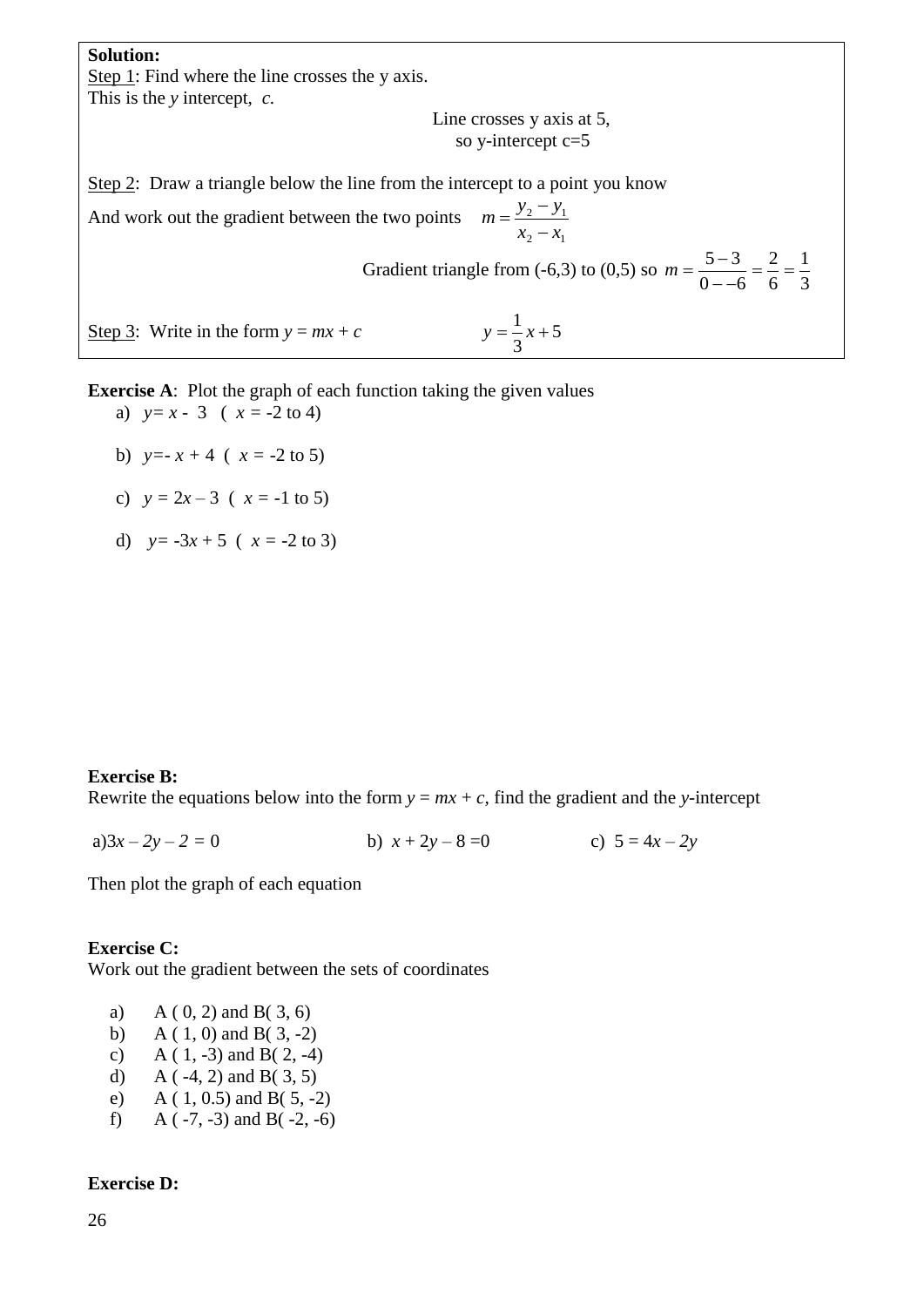# Find the equation of these lines in the form

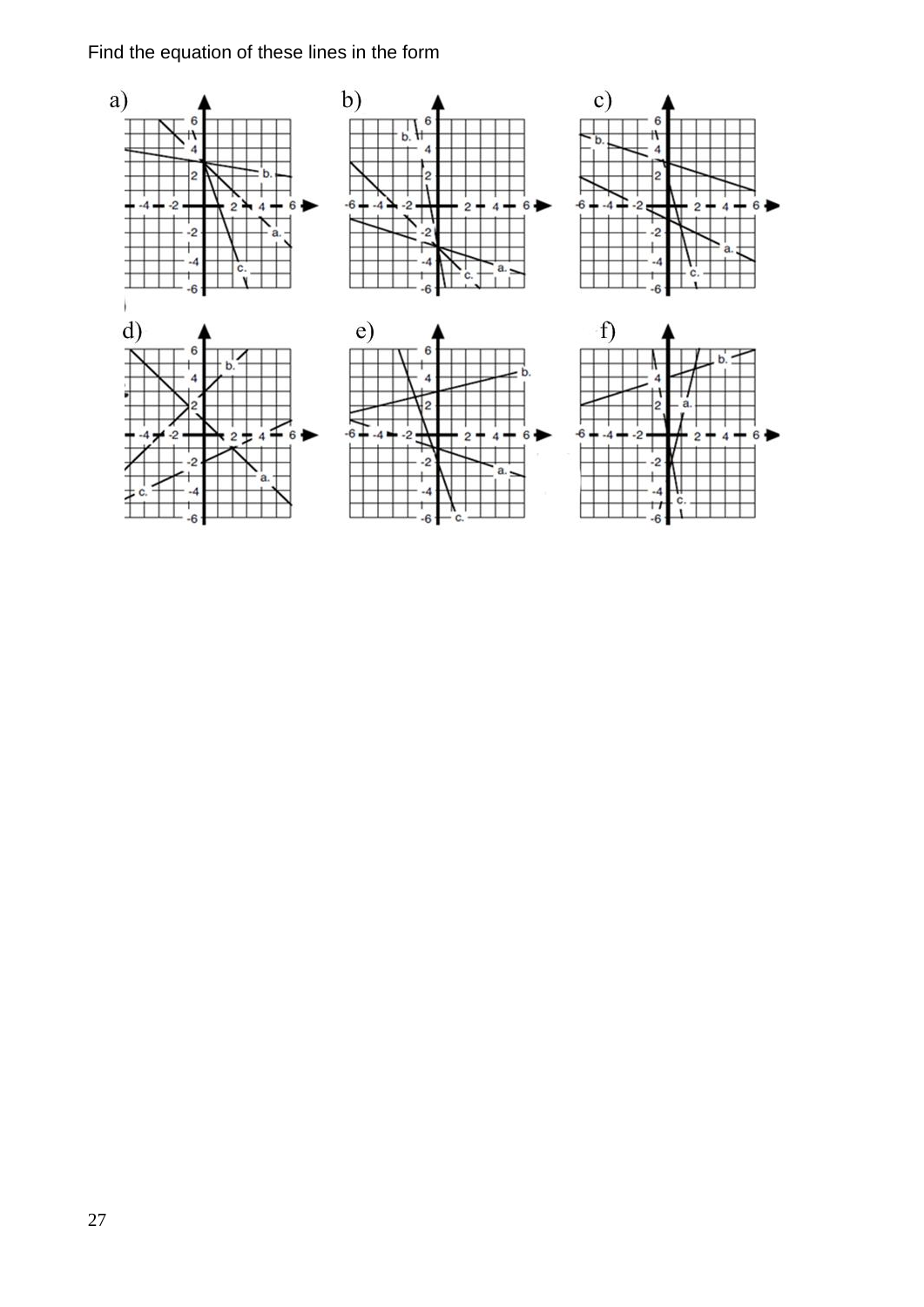# **SOLUTIONS TO THE EXERCISES**

#### **CHAPTER 1:**

| Ex A                 |                      |                       |                        |           |
|----------------------|----------------------|-----------------------|------------------------|-----------|
| 1) $28x + 35$        | 2) $-15x + 21$       | 3) $-7a + 4$          | 4) $6y + 3y^2$         | 5) $2x-4$ |
| 6) $7x-1$            | 7) $x^2 + 5x + 6$    | 8) $t^2-3t-10$        | 9) $6x^2 + xy - 12y^2$ |           |
| 10) $4x^2 + 4x - 24$ | 11) $4y^2-1$         | 12) $12 + 17x - 5x^2$ |                        |           |
| Ex B                 |                      |                       |                        |           |
| 1) $x^2-2x+1$        | 2) $9x^2 + 30x + 25$ | 3) $49x^2 - 28x + 4$  | 4) $x^2-4$             |           |
| 5) $9x^2 - 1$        | 6) $25y^2-9$         |                       |                        |           |

#### **CHAPTER 2**

Ex A 1)  $7$  2)  $3$  3)  $1\frac{1}{2}$  4)  $2$  5)  $-3/5$  6)  $-7/3$ Ex B 1) 2.4 2) 5 3) 1 4)  $\frac{1}{2}$ Ex C 1) 7 2) 15 3) 24/7 4) 35/3 5) 3 6) 2 7) 9/5 8) 5 Ex D 1) 34, 36, 38 2) 9.875, 29.625 3) 24, 48

#### **CHAPTER 3**

1)  $x = 1, y = 3$  2)  $x = -3, y = 1$  3)  $x = 0, y = -2$  4)  $x = 3, y = 1$ 5)  $a = 7$ ,  $b = -26$ )  $p = 11/3$ ,  $q = 4/3$ 

#### **CHAPTER 4**

Ex A

1)  $x(3 + y)$  2)  $2x(2x - y)$  3)  $pq(q - p)$  4)  $3q(p - 3q)$  5)  $2x^2(x - 3)$  6)  $4a^3b^2(2a^2 - 3b^2)$ 7)  $(y-1)(5y+3)$ Ex B 1)  $(x-3)(x+2)$  2)  $(x+8)(x-2)$  3)  $(2x+1)(x+2)$  4)  $x(2x-3)$  5)  $(3x-1)(x+2)$ 6) (2*y* + 3)(*y* + 7) 7) (7*y* – 3)(*y* – 1) 8) 5(2*x* – 3)(*x* + 2) 9) (2*x* + 5)(2*x* – 5) 10) (*x* – 3)(*x* – *y*) 11)  $4(x-2)(x-1)$  12)  $(4m-9n)(4m+9n)$  13)  $y(2y-3a)(2y+3a)$  14)  $2(4x+5)(x-4)$ 

#### **CHAPTER 5**

Ex A 1)  $x = \frac{y+1}{-}$ 7  $x = \frac{y+1}{z}$  2)  $x = 4y-5$  3)  $x = 3(4y+2)$  4)  $x = \frac{9y+20}{z}$ 12  $x = \frac{9y+1}{12}$ Ex B 1)  $t = \frac{32rP}{r}$ *w*  $=\frac{32rP}{r^2}$  2)  $t=\pm \sqrt{\frac{32rP}{r^2}}$ *w*  $= \pm \sqrt{\frac{32rP}{r}}$  (3)  $t = \pm \sqrt{\frac{3V}{r}}$  *h*  $=\pm \sqrt{\frac{3r}{4}}$  4) 2 2  $t = \frac{P^2 g}{\epsilon}$  (5)  $t = v - \frac{Pag}{\epsilon}$ *w*  $= v - \frac{Pag}{f}$  6)  $t = \pm \sqrt{\frac{r - a}{f}}$ *b*  $=\pm\sqrt{\frac{r-}{r}}$ Ex C 1)  $x = \frac{c-3}{1}$  $a - b$  $=\frac{c-1}{c}$  $\overline{a}$ 2)  $x = \frac{3a+2}{1}$ 3  $x = \frac{3a + 2k}{a}$ *k*  $=\frac{3a+1}{2}$  $\overline{a}$ 3)  $x = \frac{2y+3}{1}$  $5y - 2$  $x = \frac{2y}{a}$ *y*  $=\frac{2y+}{x}$  $\overline{a}$ 4)  $x = \frac{ab}{b}$  $b - a$  $=$  $\overline{a}$ 

#### **CHAPTER 6**

1) a)  $-1, -2$  b)  $-1, 4$  c)  $-5, 3$  2) a) 0,  $-3$  b) 0, 4 c) 2,  $-2$ 3) a) -1/2, 4/3 b) 0.5, 2.5 4) a) -5.30, -1.70 b) 1.07, -0.699 c) -1.20, 1.45 d) no solutions e) no solutions f) no solutions

#### **CHAPTER 7**

Ex A 1)  $5b^6$  2)  $6c^7$  3)  $b^3c^4$  4)  $-12n^8$  5)  $4n^5$  6)  $d^2$  7)  $a^6$  8)  $-d^{12}$ Ex B 1) 2 2) 3 3) 1/3 4) 1/25 5) 1 6) 1/7 7) 9 8) 9/4 9) ¼ 10) 0.2 11) 4/9 12) 64 13)  $6a^3$  14) *x* 15)  $xy^2$ **CHAPTER 8**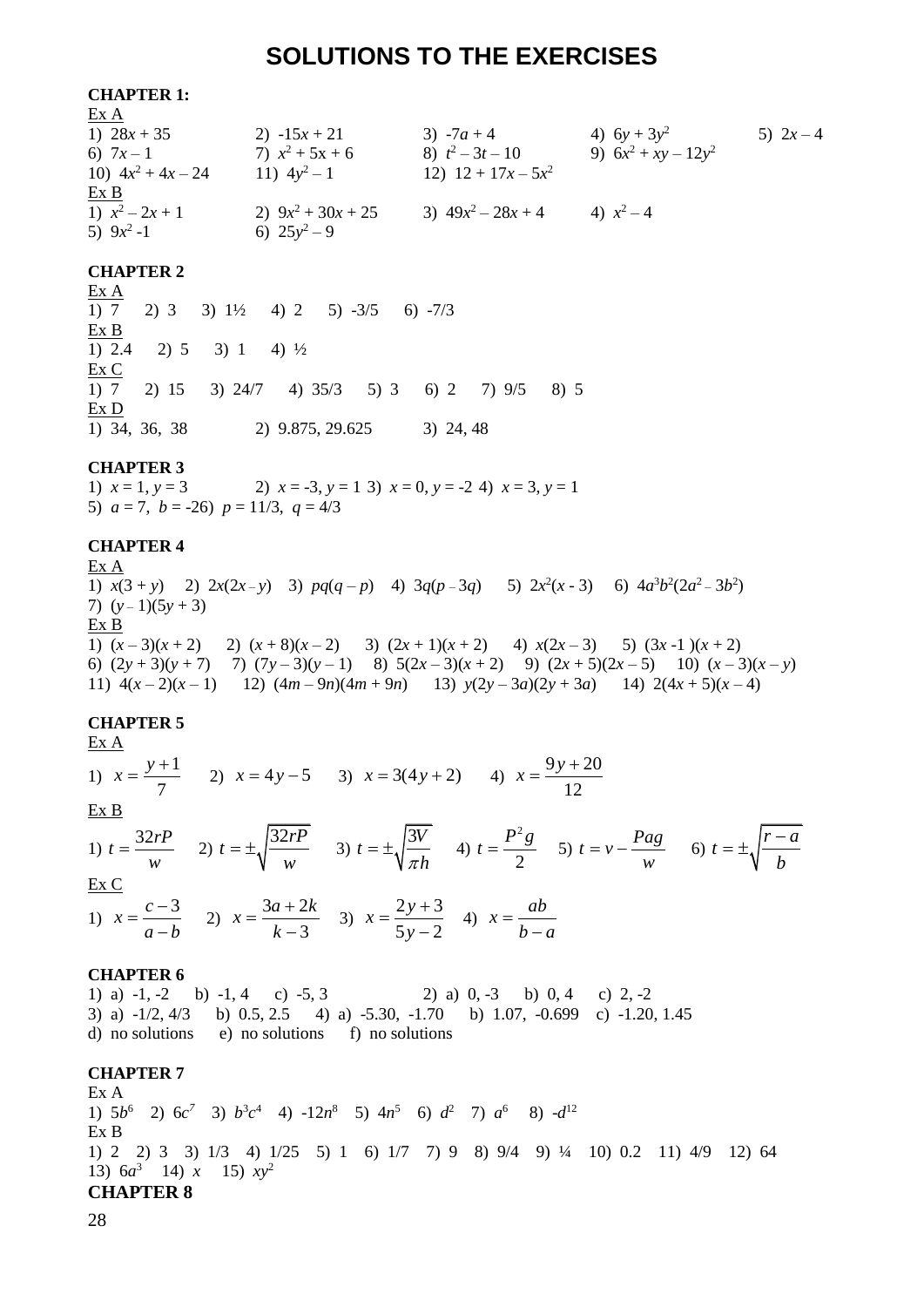# **ExA**

- 1)  $2\sqrt{2}$
- 2)  $5\sqrt{3}$
- 3)  $4\sqrt{3}$
- 4)  $6\sqrt{2}$
- 5)  $3\sqrt{3}$

# **ExB**

- 8)  $64 + 8\sqrt{2} 8\sqrt{2} 2 = 62$ 7)  $1 + \sqrt{3} - \sqrt{2} - \sqrt{6}$ 6)  $4 + 2\sqrt{3} + 2\sqrt{5} + \sqrt{15}$  $5)$  9 -  $6\sqrt{5}$  -  $3\sqrt{5}$  +  $10$  =  $19$  -  $9\sqrt{5}$ 4)  $2 + 2\sqrt{3} + \sqrt{3} + 3 = 5 + 3\sqrt{3}$ 3)  $4\sqrt{5} + 12$ 2)  $\sqrt{12} + \sqrt{48} = 2\sqrt{3} + 4\sqrt{3}$ 1)  $3\sqrt{2} + \sqrt{10}$
- 9)  $3 + \sqrt{15} + \sqrt{15} + 5 = 8 + 2\sqrt{15}$

# **Ex C**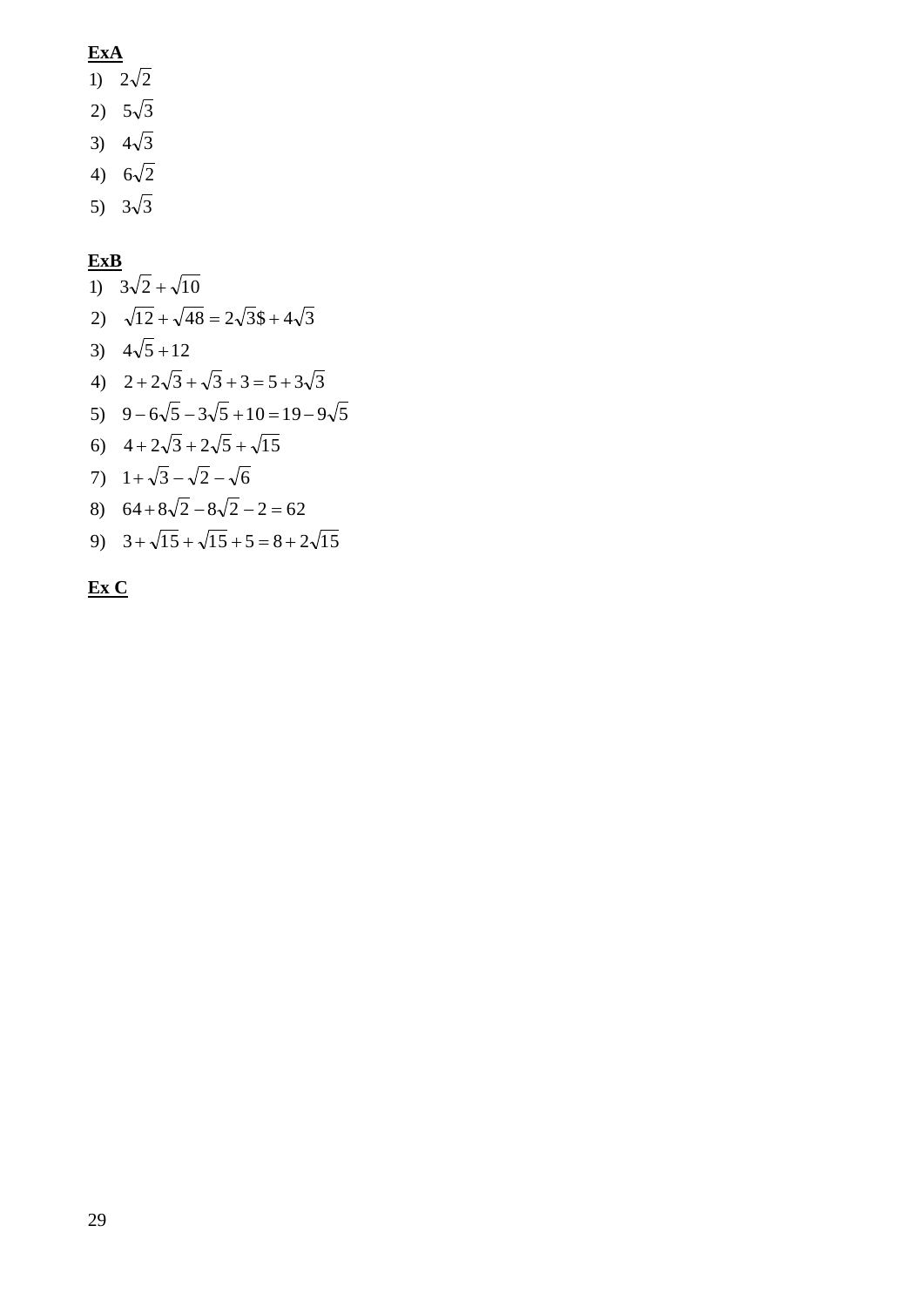1) 
$$
\frac{3}{\sqrt{5}} = \frac{3\sqrt{5}}{5}
$$
  
\n2)  $\frac{4}{\sqrt{8}} = \frac{4\sqrt{8}}{8} = \frac{\sqrt{8}}{2} = \sqrt{2}$   
\n3)  $\frac{9}{\sqrt{48}} = \frac{9}{4\sqrt{3}} = \frac{9\sqrt{3}}{12} = \frac{3\sqrt{3}}{4}$   
\n4)  $\frac{\sqrt{2}+1}{2} = \text{stays} \text{the same}$   
\n5)  $\frac{\sqrt{3}-1}{\sqrt{5}} = \frac{(\sqrt{3}-1)\sqrt{5}}{5} = \frac{\sqrt{15}-\sqrt{5}}{5}$   
\n6)  $-\frac{4}{3\sqrt{2}} = -\frac{4\sqrt{2}}{6} = -\frac{2\sqrt{2}}{3}$   
\n7)  $\frac{1}{\sqrt{3}-1} = \frac{\sqrt{3}+1}{2}$   
\n8)  $\frac{4}{\sqrt{6}-2} = \frac{4(\sqrt{6}+2)}{2} = 2(\sqrt{6}+2)$   
\n9)  $\frac{7}{\sqrt{7}-2} = \frac{7(\sqrt{7}+2)}{3}$   
\n10)  $\frac{-3}{\sqrt{5}+1} = \frac{-3(\sqrt{5}-1)}{4}$   
\n11)  $\frac{\sqrt{3}-1}{\sqrt{5}} = \frac{(\sqrt{3}-1)\sqrt{5}}{5}$   
\n12)  $\frac{\sqrt{5}-1}{\sqrt{5}+3} = \frac{(\sqrt{5}-1)(\sqrt{5}-3)}{-4} = \frac{5-4\sqrt{5}+3}{-4} = \frac{8-4\sqrt{5}}{-4}$   
\n $= -2 + \sqrt{5}$ 

# **CHAPTER 9**

**ExB :**  4 c)  $y = 2x - \frac{5}{3}$ 2 1 b)  $y = -\frac{1}{2}$ 2 *a*)  $y = \frac{3}{2}x - 1$  *b*)  $y = -\frac{1}{2}x + 4$  *c*)  $y = 2x -$ **ExC :** 5 f)gradient= $\frac{-3}{4}$ 8 5 4  $(e) gradient = \frac{-2.5}{4.5} = \frac{-2.5}{4.5}$ 7 d)gradient= $\frac{3}{7}$ 1 1 c)gradient= $\frac{-1}{1}$ = 1 2 b)gradient= $\frac{-2}{2}$ = 3  $a) gradient = \frac{4}{3}$ 

2